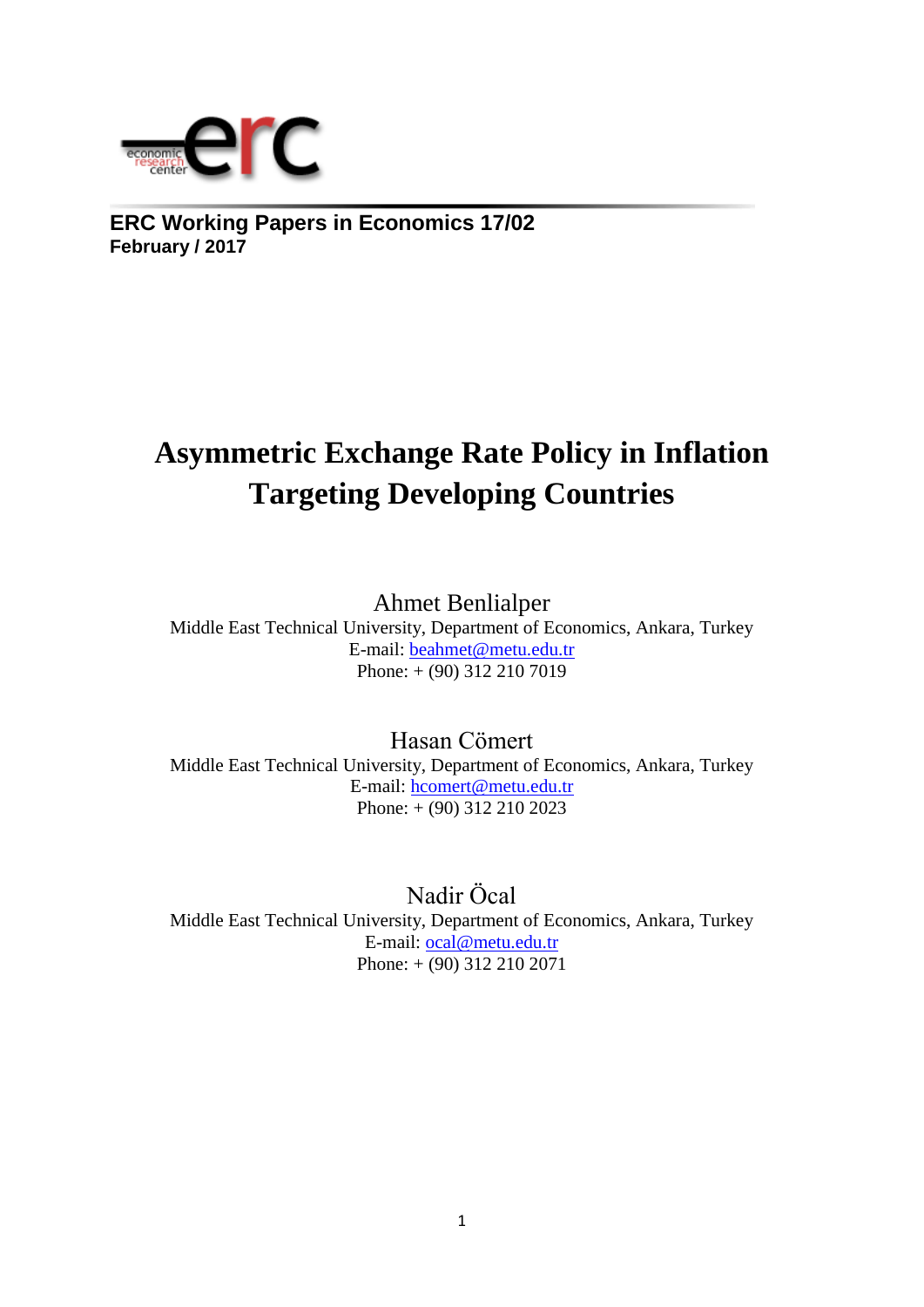# **Asymmetric Exchange Rate Policy in Inflation Targeting Developing Countries<sup>1</sup>**

**Ahmet Benlialper**

Middle East Technical University, Department of Economics, Ankara, Turkey [beahmet@metu.edu.tr](mailto:beahmet@metu.edu.tr)

**&**

## **Hasan Cömert**

Middle East Technical University, Department of Economics, Ankara, Turkey [hcomert@metu.edu.tr](mailto:hcomert@metu.edu.tr)

#### **& Nadir Öcal**

Middle East Technical University, Department of Economics, Ankara, Turkey [ocal@metu.edu.tr](mailto:ocal@metu.edu.tr)

#### **Abstract**

In the last decades, many developing countries abandoned their existing policy regimes and adopted inflation targeting (IT) by which they aimed to control inflation through the use of policy interest rates. During the period before the crisis, most of these countries experienced large appreciations in their currencies. Given that appreciation helps central banks curb inflationary pressures, we ask whether central banks in developing countries have different policy stances with respect to depreciation and appreciation in order to hit their inflation targets. To that end, we analyze central banks' interest rate decisions by estimating a nonlinear monetary policy reaction function for a set of IT developing countries using a panel threshold model. Our findings suggest that during the period under investigation (2002-2008), central banks in developing countries implementing IT tolerated appreciation by remaining inactive in case of appreciation, but fought against depreciation pressures beyond some threshold. We are unable to detect a similar asymmetric response for IT advanced countries suggesting that asymmetric policy stance is peculiar to IT developing countries. Although there is a vast literature on asymmetric responses of various central banks to changes in inflation and output, asymmetric stance with regards to exchange rate has not been analyzed yet in a rigorous way especially within the context of IT developing countries. In this sense, our study is the first in the literature and thus is expected to fill an important gap.

## **Key words: Inflation Targeting, Central Banking, Developing Countries, Exchange Rates**

**JEL Code: E52, E58, E31, F31**

<sup>&</sup>lt;sup>1</sup> We are grateful to Gerald Epstein for his valuable comments. We also thank participants of 19th Conference of the Research Network Macroeconomics and Macroeconomic Policies (FMM) in Berlin; participants of EY International Congress on Economics II in Ankara; participants of International Conference on Economic Theory and Policy in Tokyo for their helpful comments and suggestions.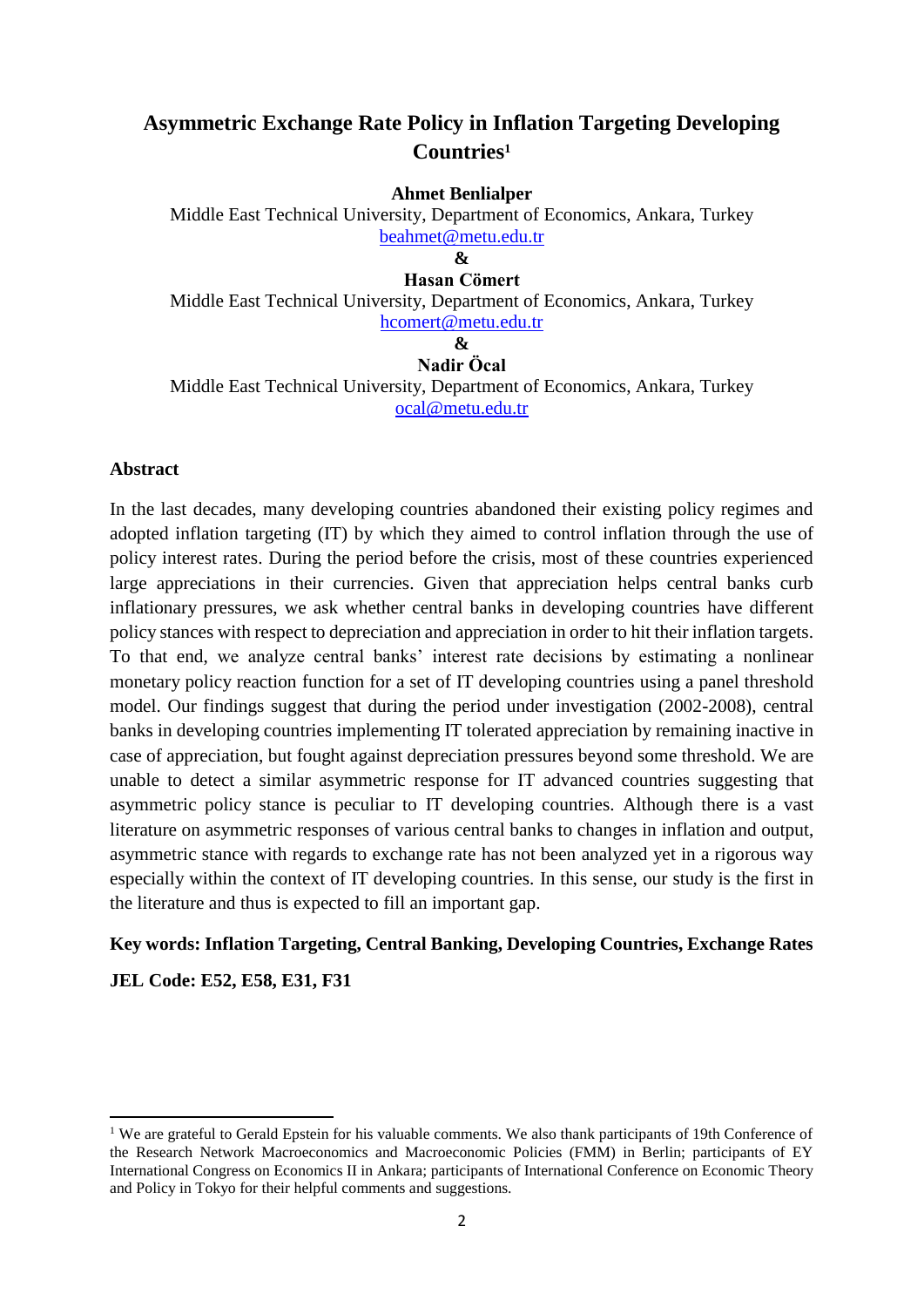## **1. Introduction**

In the years preceding the global crisis of 2008, there had emerged a new consensus on the appropriate framework for monetary policy. According to this consensus, inflation targeting (IT) was considered to be the optimal monetary policy regime in both advanced and developing countries<sup>2</sup>. Following the adoption of IT in some advanced countries, many developing countries also joined the group especially in the beginning of the 2000s.

In the IT framework, the central bank explicitly announces that its primary goal is to ensure price stability and conducts monetary policy in line with the announced inflation targets. The core assumption behind IT is that inflation is mainly a demand driven phenomenon and thus can be dealt with by an appropriate monetary policy. The central bank can affect aggregate demand through its control over short term interest rates and thereby contain inflation. In this line of reasoning, developing countries and advanced countries are assumed to share similar characteristics. Hence, developing and advanced countries are expected to tackle inflation with the same set of tools.

There is an important difference, however, as to the sources of inflation between developing and advanced countries. Supply side factors such as exchange rates and commodity prices appear to play a far greater role in determining inflation in developing countries<sup>3</sup>. This may greatly undermine the crux of the IT framework for developing countries. If the major sources of inflation are related with supply side factors which are generally beyond what monetary policy can easily influence, affecting inflation through the impact of policy interest rates on aggregate demand and expectations may not lead to desired outcomes. In this sense, it is quite likely that inflation targets would be missed depending upon external conditions such as international commodity prices or exchange rates, eroding the credibility of the IT central bank. True, many countries adopted, in practice, flexible versions of IT including forms of "escape clauses" through which the central bank can opt to do nothing if the failure to achieve the target is related to external shocks. Nevertheless, if these shocks appear too frequently as in the case of many developing countries, possibly leading to "regular" misses, the main tenet of IT, the "credibility" of the central bank, may suffer to a great extent. In this case, an IT central bank may have to resort to other measures in order to hit inflation targets and preserve its credibility. Given the importance of the exchange rate in shaping inflation, then, IT central banks in developing countries may find it useful to utilize the exchange rate implicitly as an additional policy tool.

<sup>1</sup> <sup>2</sup> See, among others, Bernanke et al. (1999), Mishkin (2004).

<sup>&</sup>lt;sup>3</sup> According to Anwar and Islam (2011), main sources of inflation in developing countries are sudden supply shocks rather than unsuccessful macroeconomic policy. In least developed countries, the correlation between inflation and food prices are found quite high. In a similar way, Stiglitz (2008) claims that oil and food prices are crucial in developing countries, implying that inflation is mostly "imported" in these countries. Some other authors also resort to econometric techniques to analyze determinants of inflation in developing countries. Mohanty and Klau (2001) find that changes in food prices is the most important source of inflation whereas exchange rate is found to contribute significantly to inflation in many countries. A similar argument is made for Philippines by Lim (2006), claiming that oil price changes and exchange rates can explain most of the inflationary pressures in this country. Some studies also find a strong association with exchange rate changes and misses of inflation targets (Ho and McCauley, 2003; Roger and Stone, 2005), highlighting the importance of exchange rate in determining inflation.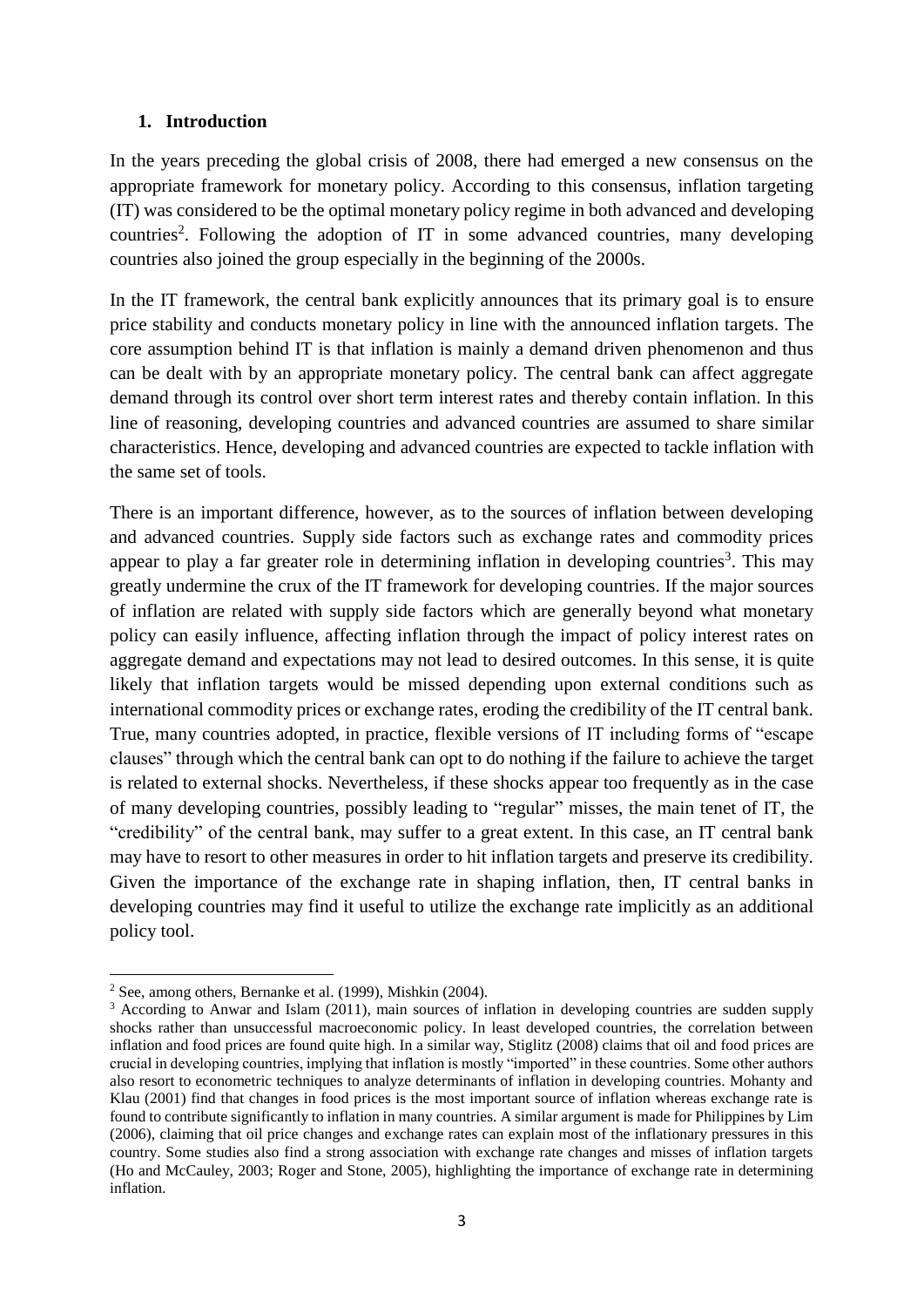During the period before the crisis, many developing countries witnessed appreciation trends in their currencies as Figure 1 illustrates. This clearly helped central banks achieve their targets by easing inflationary pressures coming from elsewhere. However, whether this trend is supported by monetary policy or not is contentious and needs to be investigated carefully. Formally, IT central banks declare that they have floating exchange rate regimes, though they reserve the right to intervene in case of excessive fluctuations. However, there can always be subtle differences between what central banks claim they are doing and what they actually do. In this sense, the main finding of this paper is that appreciation trend is related with a deliberate policy stance of central banks in developing countries. More specifically, evidence suggests that IT central banks of developing countries adopted an asymmetric policy stance with respect to exchange rate, tolerating appreciation and fighting against depreciation.

There are several reasons why the utilization of exchange rates can emerge as a panacea for IT central banks. If there is a positive gap between realized inflation and inflation targets in general -i. e. if overshoots occur more frequently than undershoots- the monetary authority can benefit from appreciation of the currency since this puts downward pressure on domestic prices of imported goods. Table 1 indicates that the gap is indeed positive and that the upper bound of the target range is more binding than the lower bound. Approximately in one third of the cases under consideration, an overshoot of the inflation target is observed whereas the number of undershoots remains  $low<sup>4</sup>$ . It should also be noted that this gap arises in the presence of strong appreciation trends (Figure 1) which puts a downward pressure on inflation. In the absence of currency appreciation, the magnitude of the gap might have been greater<sup>5</sup>.

Table 1 also indicates that success/failure of monetary policy and exchange rate movements can be related to each other as also suggested by Ho and McCauley (2003) and Roger and Stone (2005). In 29 out of 42 overshoot episodes, currencies depreciated. On the other hand, success in hitting the target seems to be associated with appreciation (nearly two thirds of success episodes). This basic analysis suggests that exchange rate movements can be quite important if the focus is on inflation.

Developing countries generally witnessed higher inflation rates compared to their advanced counterparts prior to their adoption of IT. Indeed, many countries implemented IT in an effort to reduce inflation and keep it under control. In this sense, an asymmetric stance with respect to exchange rate can contribute to the disinflation process. Inflation targets are generally higher in developing countries. Given the mainstream view that inflation should not exceed 2-3 percent, developing country central banks may be willing to reduce their targets gradually.

<sup>4</sup> By the overshoot (undershoot) of the target, we mean that realized inflation moves beyond the upper (lower) bound of the inflation target range.

<sup>5</sup> We should also note that these developments occurred in the background of disinflationary trends in the world economy, sometimes also called as "global disinflation". In the absence of such disinflationary trend, we would expect a more intense use of exchange rate by the IT central banks.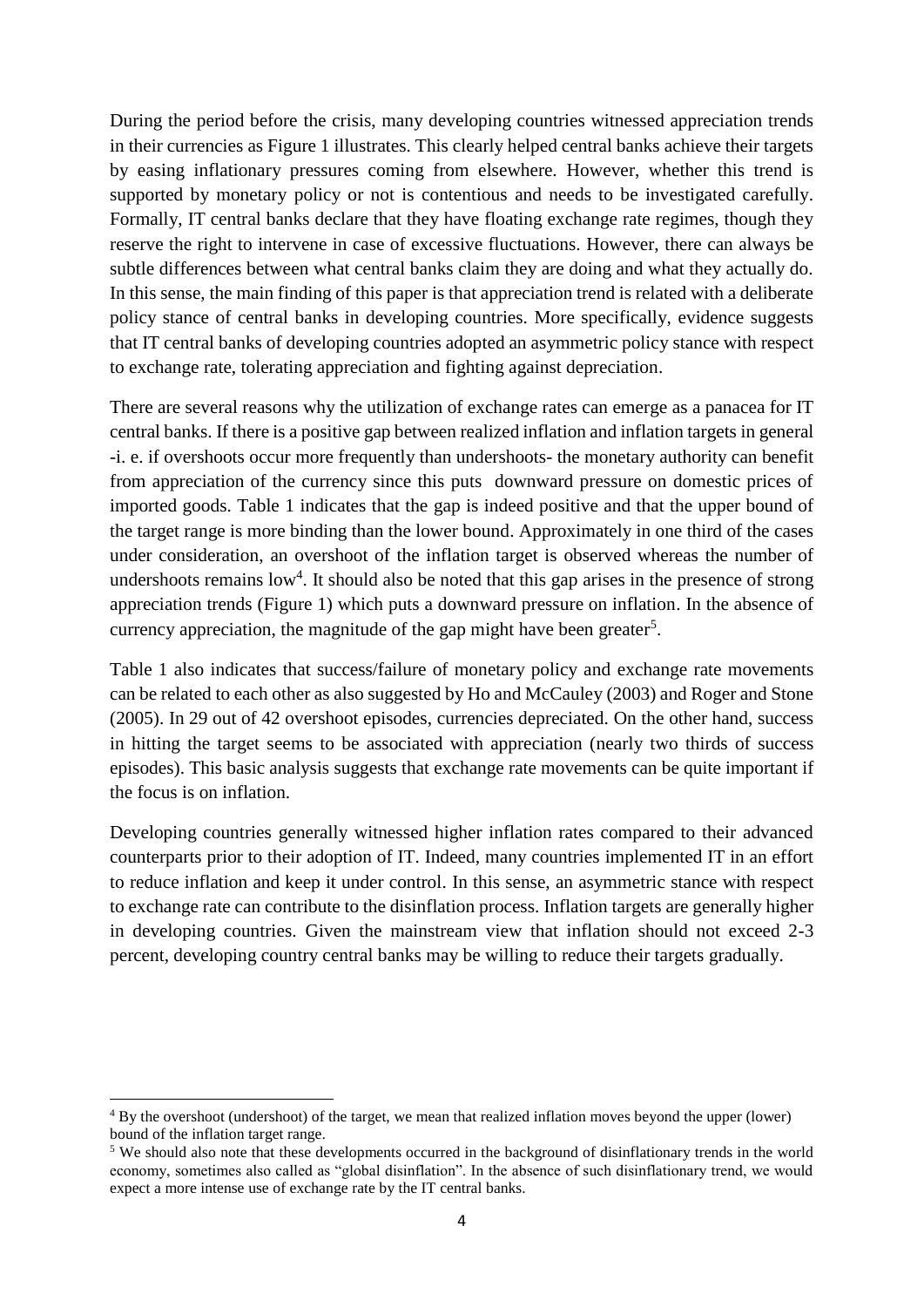

Figure 1. Real effective exchange rates in inflation targeting developing countries (2002-2008). Source: Bank for International Settlements, 2010=100.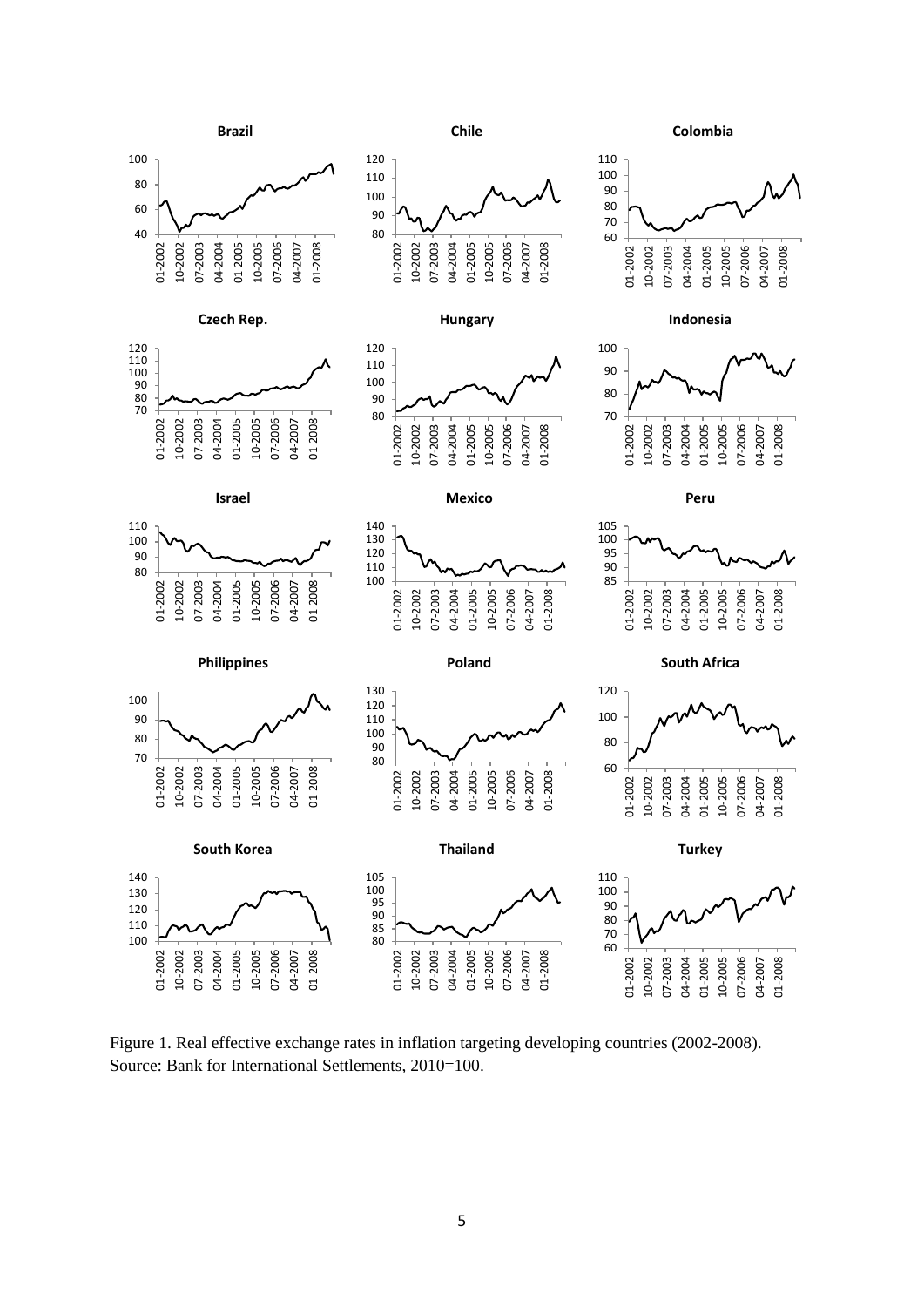|                 |           | 2002                     | 2003                     | 2004             | 2005                     | 2006                     | 2007                     | 2008             | 2010             | 2011             | 2012                     | 2013                     |
|-----------------|-----------|--------------------------|--------------------------|------------------|--------------------------|--------------------------|--------------------------|------------------|------------------|------------------|--------------------------|--------------------------|
|                 | Target    | $1.5 - 5.5$              | $1.5 - 6.5$              | $3 - 8$          | $2 - 7$                  | $2.5 - 6.5$              | $2.5 - 6.5$              | $2.5 - 6.5$      | $2.5 - 6.5$      | $2.5 - 6.5$      | $2.5 - 6.5$              | $2.5 - 6.5$              |
|                 | Inflation | 12.53                    | 9.3                      | 7.60             | 5.69                     | 3.14                     | 4.46                     | 5.90             | 5.91             | 6.50             | 5.84                     | 5.91                     |
| <b>Brazil</b>   | Hit/Miss  | $^{+}$                   | $\ddag$                  | $\mathbf 0$      | $\mathbf 0$              | $\mathbf{o}$             | $\mathbf 0$              | $\mathbf{o}$     | ${\bf O}$        | $\mathbf{O}$     | $\mathbf 0$              | ${\bf O}$                |
|                 | NEER ch.  | $-6.36$                  | $-15.54$                 | 1.66             | 18.26                    | 11.06                    | 7.97                     | 4.31             | 11.96            | 1.94             | $-11.07$                 | $-7.96$                  |
|                 | Target    | $2 - 4$                  | $2 - 4$                  | $2 - 4$          | $2 - 4$                  | $2 - 4$                  | $2 - 4$                  | $2 - 4$          | $2 - 4$          | $2 - 4$          | $2 - 4$                  | $2 - 4$                  |
|                 | Inflation | 2.82                     | 1.07                     | 2.43             | 3.66                     | 2.57                     | 7.83                     | 7.09             | 2.97             | 4.44             | 1.49                     | 3.01                     |
| Chile           | Hit/Miss  | $\mathbf{o}$             | $\sim$                   | $\mathbf 0$      | $\mathbf{o}$             | ${\bf O}$                | $^+$                     | $\boldsymbol{+}$ | $\mathbf{o}$     | $\boldsymbol{+}$ | $\overline{\phantom{a}}$ | ${\bf O}$                |
|                 | NEER ch.  | $-2.60$                  | $-4.68$                  | 6.23             | 7.34                     | 4.02                     | $-3.35$                  | $-2.02$          | 7.15             | 1.27             | 3.51                     | 0.55                     |
|                 | Target    | $\sqrt{6}$               | $5-6$                    | $5 - 6$          | $4.5 - 5.5$              | $4 - 5$                  | $3.5 - 4.5$              | $3.5 - 4.5$      | $2 - 4$          | $2 - 4$          | $2 - 4$                  | $2 - 4$                  |
|                 | Inflation | $\tau$                   | 6.49                     | 5.50             | 4.85                     | 4.48                     | 5.69                     | 7.68             | 3.18             | 3.73             | 2.44                     | 1.93                     |
| Colombia        | Hit/Miss  | $\mathbf 0$              | $\! +$                   | $\mathbf 0$      | $\mathbf{o}$             | $\mathbf{o}$             | $^+$                     | $\! +$           | $\mathbf{o}$     | $\mathbf{O}$     | ${\bf O}$                | $\overline{\phantom{a}}$ |
|                 | NEER ch.  | $-3.17$                  | $-11.88$                 | 7.96             | 12.06                    | $-2.28$                  | 10.00                    | 3.80             | 12.75            | 4.14             | 5.92                     | $-0.02$                  |
|                 | Target    | $2.75 -$<br>4.75         | $2.5 - 4.5$              | $2.25 -$<br>4.25 | $2 - 4$                  | $2 - 4$                  | $2 - 4$                  | $2 - 4$          | $1 - 3$          | $1 - 3$          | $1 - 3$                  | $1 - 3$                  |
| Czech<br>Rep.   | Inflation | 0.64                     | 1.06                     | 2.71             | 2.24                     | 1.69                     | 5.47                     | 3.61             | 2.30             | 2.42             | 2.37                     | 1.40                     |
|                 | Hit/Miss  | $\overline{\phantom{a}}$ | $\overline{\phantom{a}}$ | $\mathbf 0$      | ${\bf O}$                | $\overline{\phantom{a}}$ | $^{+}$                   | $\mathbf{o}$     | ${\bf O}$        | ${\rm O}$        | $\mathbf{o}$             | ${\rm O}$                |
|                 | NEER ch.  | 11.62                    | $-0.04$                  | 0.71             | 6.16                     | 5.15                     | 2.83                     | 12.44            | 2.07             | 3.15             | $-3.85$                  | $-1.69$                  |
|                 | Target    | $3.5 - 5.5$              | $2.5 - 4.5$              | $2.5 - 4.5$      | $3 - 5$                  | $2.5 - 4.5$              | $2 - 4$                  | $2 - 4$          | $\mathfrak{Z}$   | $\mathfrak{Z}$   | $\mathfrak{Z}$           | $\mathfrak{Z}$           |
|                 | Inflation | 4.80                     | 5.70                     | 5.50             | 3.30                     | 6.50                     | 7.40                     | 3.50             | 4.65             | 4.10             | 5.00                     | 0.40                     |
| Hungary         | Hit/Miss  | $\mathbf 0$              | $\boldsymbol{+}$         | $\boldsymbol{+}$ | ${\bf O}$                | $\boldsymbol{+}$         | $\boldsymbol{+}$         | $\mathbf{o}$     | $\boldsymbol{+}$ | $\boldsymbol{+}$ | $\! + \!\!\!\!$          |                          |
|                 | NEER ch.  | 7.06                     | $-0.16$                  | 2.11             | 0.79                     | $-6.08$                  | 6.03                     | 1.37             | $-0.57$          | $-0.87$          | $-5.32$                  | $-1.03$                  |
|                 | Target    | $2 - 3$                  | $1 - 3$                  | $1 - 3$          | $1 - 3$                  | $1 - 3$                  | $1 - 3$                  | $1 - 3$          | $1 - 3$          | $1 - 3$          | $1 - 3$                  | $1 - 3$                  |
| Israel          | Inflation | 6.49                     | $-1.88$                  | 1.20             | 2.38                     | $-0.09$                  | 3.39                     | 3.80             | 2.66             | 2.17             | 1.63                     | 1.81                     |
|                 | Hit/Miss  | $^{+}$                   |                          | $\mathbf 0$      | ${\bf O}$                | $\overline{\phantom{a}}$ | $\! + \!$                | $\! +$           | $\mathbf{o}$     | $\mathbf{O}$     | $\mathbf{o}$             | ${\rm O}$                |
|                 | NEER ch.  | $-12.52$                 | $-3.71$                  | $-3.37$          | $-0.94$                  | 0.22                     | 3.38                     | 11.09            | 4.82             | 1.15             | $-3.97$                  | 7.21                     |
|                 | Target    | $4.5\,$                  | $2 - 4$                  | $2 - 4$          | $2 - 4$                  | $2 - 4$                  | $2 - 4$                  | $2 - 4$          | $2 - 4$          | $2 - 4$          | $2 - 4$                  | $2 - 4$                  |
| Mexico          | Inflation | 5.70                     | 3.98                     | 5.19             | 3.33                     | 4.05                     | 3.76                     | 6.53             | 4.40             | 3.82             | 3.57                     | 3.97                     |
|                 | Hit/Miss  | $\boldsymbol{+}$         | $\mathbf{o}$             | $\! +$           | $\mathbf{o}$             | $+$                      | $\mathbf O$              | $+$              | $+$              | $\mathbf{O}$     | ${\bf O}$                | $\mathbf{O}$             |
|                 | NEER ch.  | $-3.31$                  | $-12.62$                 | $-5.90$          | 3.26                     | $-0.68$                  | $-2.27$                  | $-2.83$          | 6.10             | 0.13             | $-4.76$                  | 3.85                     |
|                 | Target    | $1.5 - 3.5$              | $1.5 - 3.5$              | $1.5 - 3.5$      | $1.5 - 3.5$              | $1.5 - 3.5$              | $2 - 3$                  | $2 - 3$          | $2 - 3$          | $2 - 3$          | $1 - 3$                  | $1 - 3$                  |
|                 | Inflation | 1.52                     | 2.48                     | 3.48             | 1.49                     | 1.14                     | 3.93                     | 6.65             | 2.08             | 4.74             | 2.65                     | 2.86                     |
| Peru            | Hit/Miss  | $\mathbf 0$              | $\mathbf{o}$             | $\mathbf 0$      | $\overline{\phantom{a}}$ | $\overline{\phantom{a}}$ | $\ddot{}$                | $\! +$           | $\mathbf{o}$     | $\, +$           | ${\bf O}$                | ${\rm O}$                |
|                 | NEER ch.  | 6.15                     | $-0.99$                  | $-1.69$          | 0.35                     | $-0.96$                  | 0.18                     | 3.24             | 4.92             | $-0.79$          | 7.42                     | $-0.01$                  |
|                 | Target    | $4.5 - 5.5$              | $4.5 - 5.5$              | $4 - 5$          | $5 - 6$                  | $4 - 5$                  | $4 - 5$                  | $3 - 5$          | $3.5 - 5.5$      | $3 - 5$          | $3 - 5$                  | $3 - 5$                  |
|                 | Inflation | 2.07                     | 2.51                     | 7.11             | 5.88                     | 4.11                     | 3.65                     | 7.81             | 3.64             | 4.16             | 2.98                     | 4.11                     |
|                 | Hit/Miss  | $\overline{\phantom{a}}$ |                          | $\boldsymbol{+}$ | $\mathbf{o}$             | $\mathbf{o}$             | $\overline{\phantom{a}}$ | $+$              | $\mathbf{o}$     | $\mathbf{O}$     | $\overline{\phantom{a}}$ | $\mathbf{O}$             |
| Philippines     | NEER ch.  | $-1.39$                  | $-9.34$                  | $-6.87$          | $\rm 0.81$               | 6.74                     | 7.78                     | $-0.84$          | 2.53             | $-1.04$          | 3.66                     | 2.75                     |
|                 | Target    | $4 - 6$                  | $2 - 4$                  | $1.5 - 3.5$      | $1.5 - 3.5$              | $1.5 - 3.5$              | $1.5 - 3.5$              | $1.5 - 3.5$      | $1.5 - 3.5$      | $1.5 - 3.5$      | $1.5 - 3.5$              | $1.5 - 3.5$              |
| Poland          | Inflation | $0.80\,$                 | 1.70                     | 4.40             | 0.70                     | 1.40                     | 4.00                     | 3.30             | 3.10             | 4.60             | 2.40                     | 0.70                     |
|                 | Hit/Miss  | $\omega$                 | $\omega_{\rm c}$         | $\, +$           | $\Box$                   | $\omega_{\rm c}$         | $\qquad \qquad +$        | $\mathbf{o}$     | $\mathbf O$      | $\pm$            | $\mathbf{o}$             | $\sim$                   |
|                 | NEER ch.  | $-4.11$                  | $-9.50$                  | $-1.99$          | 11.79                    | 3.37                     | 4.06                     | 9.47             | 5.70             | $-2.60$          | $-3.66$                  | 1.42                     |
|                 | Target    | $3-6$                    | $3-6$                    | $3-6$            | $3-6$                    | $3-6$                    | $3-6$                    | $3-6$            | $3-6$            | $3-6$            | $3 - 6$                  | $3-6$                    |
|                 | Inflation | 12.43                    | 0.33                     | 3.45             | 3.58                     | 5.76                     | 9.00                     | 10.07            | 3.48             | 6.05             | 5.71                     | 5.40                     |
| South<br>Africa | Hit/Miss  | $\qquad \qquad +$        | $\omega_{\rm c}$         | ${\bf O}$        | $\mathbf{o}$             | $\mathbf{o}$             | $\pm$                    | $\boldsymbol{+}$ | $\omega_{\rm c}$ | $\pm$            | $\mathbf{o}$             | ${\rm O}$                |
|                 | NEER ch.  | $-20.38$                 | 25.62                    | 9.09             | 0.33                     | $-6.02$                  | $-9.86$                  | $-16.99$         | 13.35            | $-3.66$          | $-8.35$                  | $-13.70$                 |
|                 | Target    | 35                       | 20                       | 12               | 8                        | 5                        | $\overline{4}$           | $\overline{4}$   | 6.5              | 5.5              | 5                        | 5                        |
| Turkey          | Inflation | 29.71                    | 18.40                    | 9.36             | 7.72                     | 9.65                     | 8.39                     | 10.06            | 6.40             | 10.45            | 6.16                     | 7.40                     |
|                 | Hit/Miss  | $\qquad \qquad -$        | ÷,                       | ÷                | $\mathbf{o}$             | $^+$                     | $\boldsymbol{+}$         | $^+$             | ${\bf o}$        | $\boldsymbol{+}$ | $\boldsymbol{+}$         | $^+$                     |
|                 | NEER ch.  |                          | $-11.60$                 | $-2.30$          | 4.31                     | $-7.12$                  | 2.50                     | $-4.12$          | 3.98             | $-14.01$         | $-2.10$                  | $-6.33$                  |

Table 1. Inflation targets, success/failure indicators, exchange rates in selected IT developing countries Source: Central banks, IMF WEO, IMF IFS, BIS<sup>6</sup>.

 $6$  Notes:  $+$  (-) represents overshoot (undershoot) whereas "o" represents success of hitting the target. The crisis year, 2009, was excluded from the table. For countries where there is a point target, it is assumed that central bank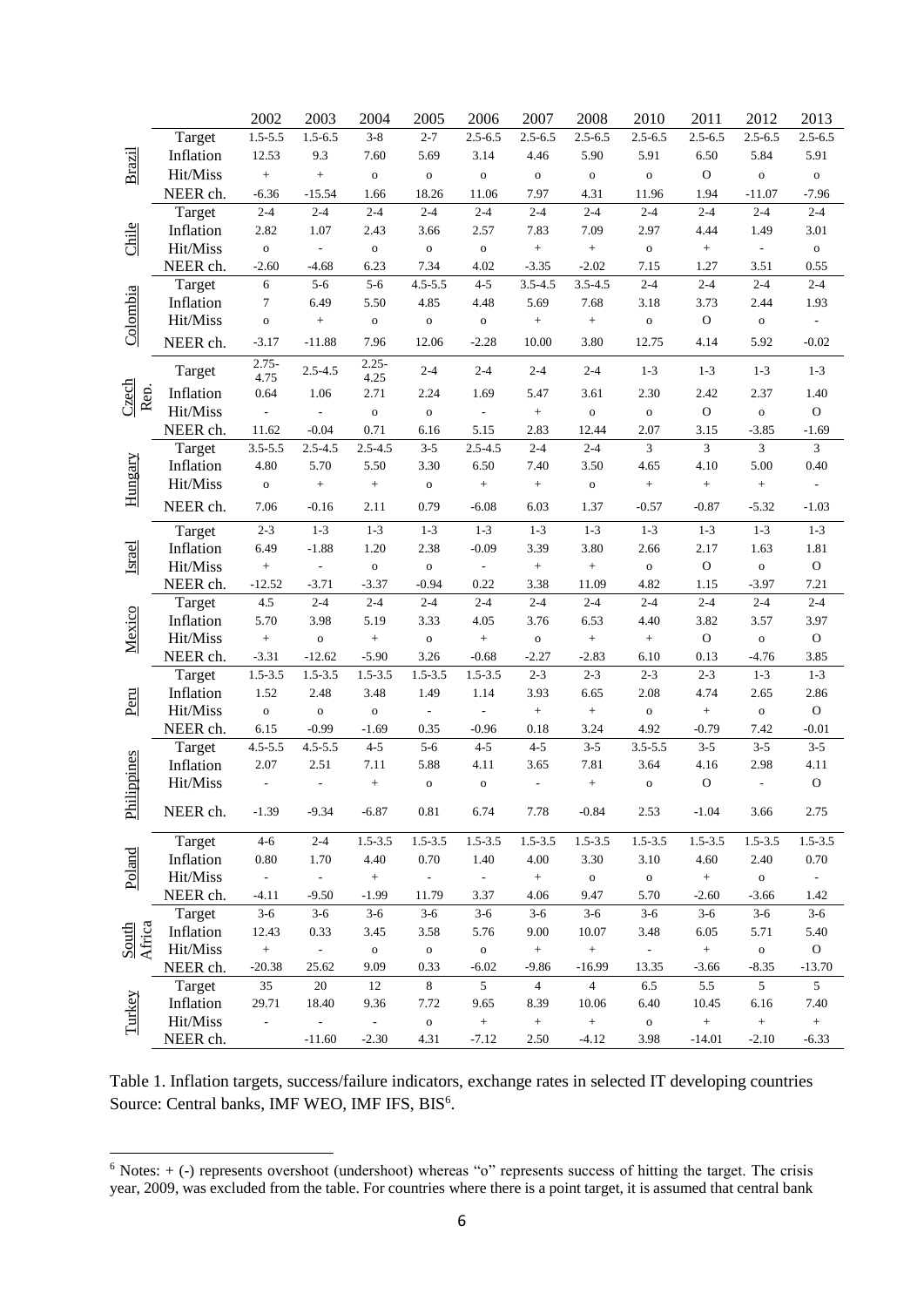Hence, they may remain reluctant in case of undershoots since this may change expectations over future inflation and helps to achieve lower inflation targets in the future<sup>7</sup>. An overshoot, on the other hand, may deteriorate future inflation expectations and hinder disinflation efforts. This scenario, then, also explains the lax stance with respect to undershoots and tight responses in case of overshoots. This again can necessitate an asymmetric exchange rate policy of the central bank. Given the relative ineffectiveness of monetary policy in developing countries arising either from the importance of supply side factors as determinants of inflation or from bottlenecks in the monetary transmission mechanism, utilization of exchange rate as an implicit policy tool may become imperative for the developing country central banks in order to curb inflation, meet the targets and also lower the targets gradually.<sup>89</sup>

In order to test whether IT central banks in developing countries responded to exchange rate changes asymmetrically, we analyze central banks' interest rate decisions by estimating a nonlinear monetary policy reaction function for a set of developing countries using a panel threshold model. Evidence suggests that whereas central banks respond to depreciation pressures beyond some threshold, they remain inactive with respect to appreciation. Hence, the analysis of central banks' policy response in interest rate decisions reveals that the policy stance in IT developing countries with respect to exchange rate movements is asymmetric favoring appreciation<sup>10</sup>. We are unable to detect a similar asymmetric response for IT advanced countries suggesting that asymmetric policy stance is peculiar to IT developing countries.

There is a vast literature on asymmetric responses of various central banks to changes in inflation and output. However, asymmetric stance with regards to exchange rate has not been analyzed yet in a rigorous way. Some previous studies asserted that the policy may indeed be asymmetric without providing any econometric evidence (Bristow, 2012; Barbosa-Filho, 2008). Some other authors analyze individual countries and validate the asymmetric nature using econometric techniques (Benlialper and Cömert, 2016b; Galindo and Ros, 2008; Libanio,

1

is successful if inflation remains in one percent neighborhood of the point target. The exchange rate data is annual percentage change of nominal effective exchange rate.

 $\bar{7}$  Moreover, given that lower bounds of the target are generally not close to zero, undershoots of the target do not lead to deflation, partially explaining the irresponsiveness of monetary authorities.

<sup>&</sup>lt;sup>8</sup> One of the most striking official declaration recognizing the inability of conventional monetary policy implementation in containing inflation and underlining the possible role of the exchange rate comes from the non-IT central bank of Singapore: "MAS (Monetary Authority of Singapore) has found the exchange rate to be the most effective instrument to keep inflation low. Other possible intermediate targets, in particular interest rates, are less effective in influencing real economic activity and domestic inflation outcomes." (MAS, 2001: 17).

<sup>&</sup>lt;sup>9</sup> There are also other factors which can partially explain asymmetric policy stance. If the exchange rate pass through is asymmetric in the sense that the pass through coefficient is higher in depreciations compared to appreciations (Delatte and Lopez-Villavicencio, 2012), then an IT central bank naturally responds asymmetrically to these movements. On the other hand, Kumhof (2000) emphasizes the importance of sticky prices of non-tradable goods in small open economies which struggle with credibility problems, a typical case in developing countries. In this case, imperfect credibility of the central bank leads to an endogenous policy response, monetary tightening, to prevent currency depreciation in order to meet the target.

 $10\text{ }\text{It}$  is worth to mention that what we refer to asymmetric policy stance does not require central bank constantly intervening in order to appreciate the currency. Rather, we claim that when capital inflows continued, IT central banks tolerated the concomitant appreciation trend whereas they responded to depreciation pressures when the trend reversed. Hence, asymmetric policy response is likely to emanate from the difference in the degree of tolerance of central banks with respect to the direction of the exchange rate changes.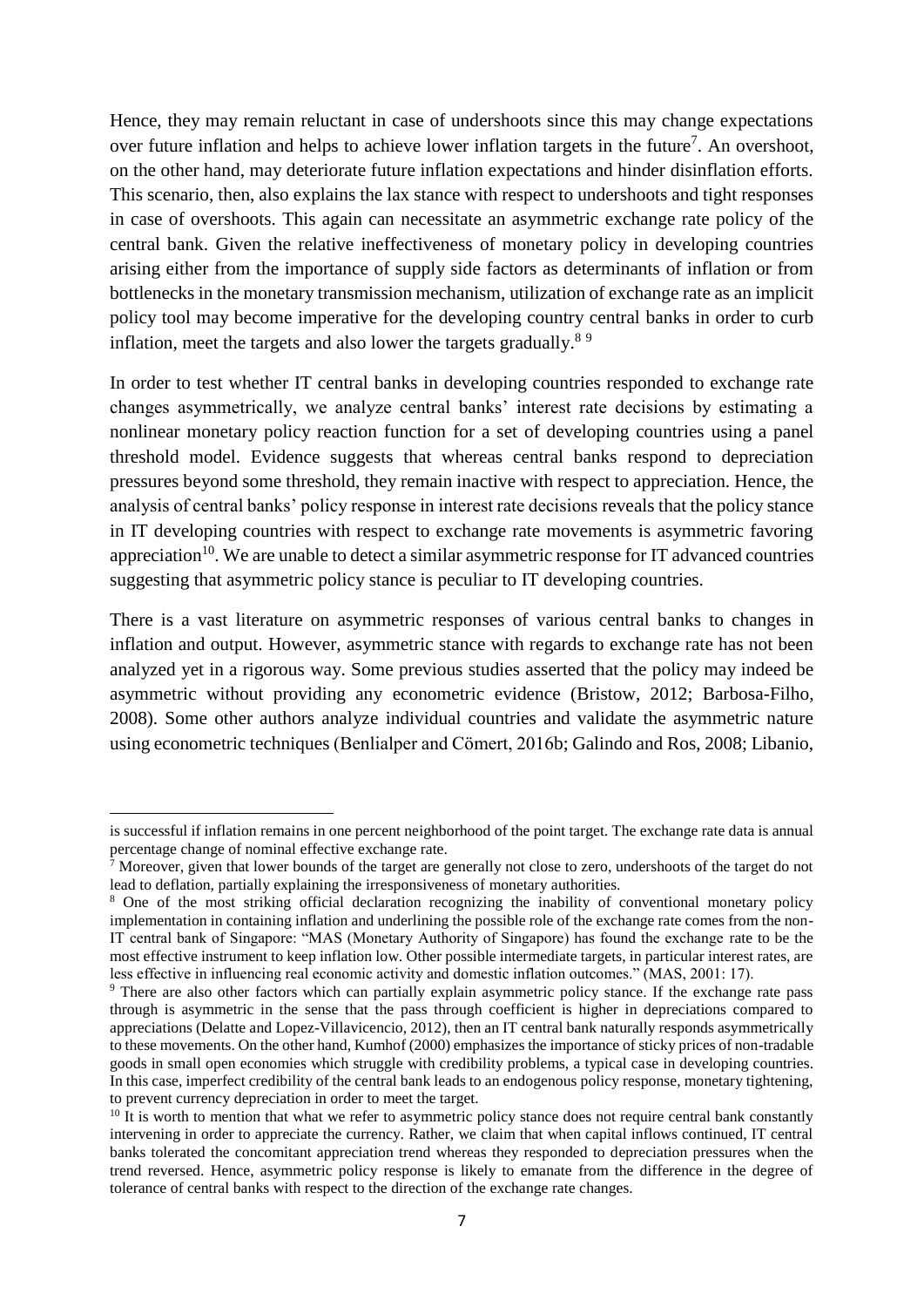$2010$ <sup>11</sup>. In contrast with these studies, we test this hypothesis using formal nonlinear time series techniques. Moreover, in contrast with individual country studies, we generalize the hypothesis to the set of IT developing countries by using panel data. Hence, rather than analyzing individual country cases, our aim is to uncover a general characteristic feature of IT implemented in developing countries. In this sense, our study is the first in the literature and thus fills an important gap.

The outline of the paper is as follows. In the next section, we briefly review the literature on monetary policy rules and present our model and data. In the third section, we analyze estimation results of monetary policy reaction functions of several IT developing countries in order to investigate whether they respond asymmetrically to the exchange rate. In this section, we also replicate our analysis for advanced countries implementing IT. The fourth section concludes.

# **2. Asymmetries in Interest Rate Setting Decision: Implications of a Nonlinear Monetary Policy Rule**

Since Taylor (1993) proposed a simple monetary policy rule designed for the Federal Reserve, there have been numerous studies analyzing monetary policy reaction functions of different central banks. In particular, the literature has expanded in mainly three directions. First, following Clarida et al. (2000), assuming a forward looking monetary policy rule have become widespread in empirical studies. Second, many studies incorporated exchange rate in the monetary policy reaction functions of central banks. Lastly, there has emerged a literature looking for asymmetries in central banks' interest rate setting decisions. In this study, we will benefit from the last two strands of the literature in order to evaluate the response of IT developing countries to movements in exchange rate.

The inclusion of the exchange rate in the monetary policy rule is a contentious issue in the relevant literature. On the one hand, some authors claim that exchange rate considerations are already present in central bank's policy decisions if it takes into account the impact of changes in exchange rate both on output and inflation when setting interest rates (Taylor, 2001). Thus, there is no need for including exchange rate directly in the monetary policy rule. This is the standard mainstream open economy IT approach to exchange rate in advanced countries which is called "Plain Vanilla Inflation Targeting". On the other hand, some other authors suggest that central bank may respond directly to exchange rate movements rather than waiting for its impact on inflation and output to materialize (Edwards, 2006). It is argued that whether or not the central bank responds directly to exchange rate is a country-specific issue and should be analyzed empirically for each case (Edwards, 2006). In this vein, Benlialper and Cömert (2016b) identify the distinguishing characteristics of developing countries and count mainly

**<sup>.</sup>**  $11$  We should also mention that there are studies suggesting an asymmetric nature in the reverse direction, namely that appreciation pressures are contained more than depreciation pressures (Pontines and Siregar, 2012; Rajan, 2012; Levy-Yevati and Sturzenegger, 2013). However, these studies (excluding the latter) concentrate on the experience of Asian countries which are generally known to put great emphasis on competitiveness in international trade. The case of East and South East Asian countries is in stark contrast with our sample regarding the priorities of their central banks. What we claim in study is that "IT" central banks are inclined to exhibit an asymmetric policy due to various reasons discussed above.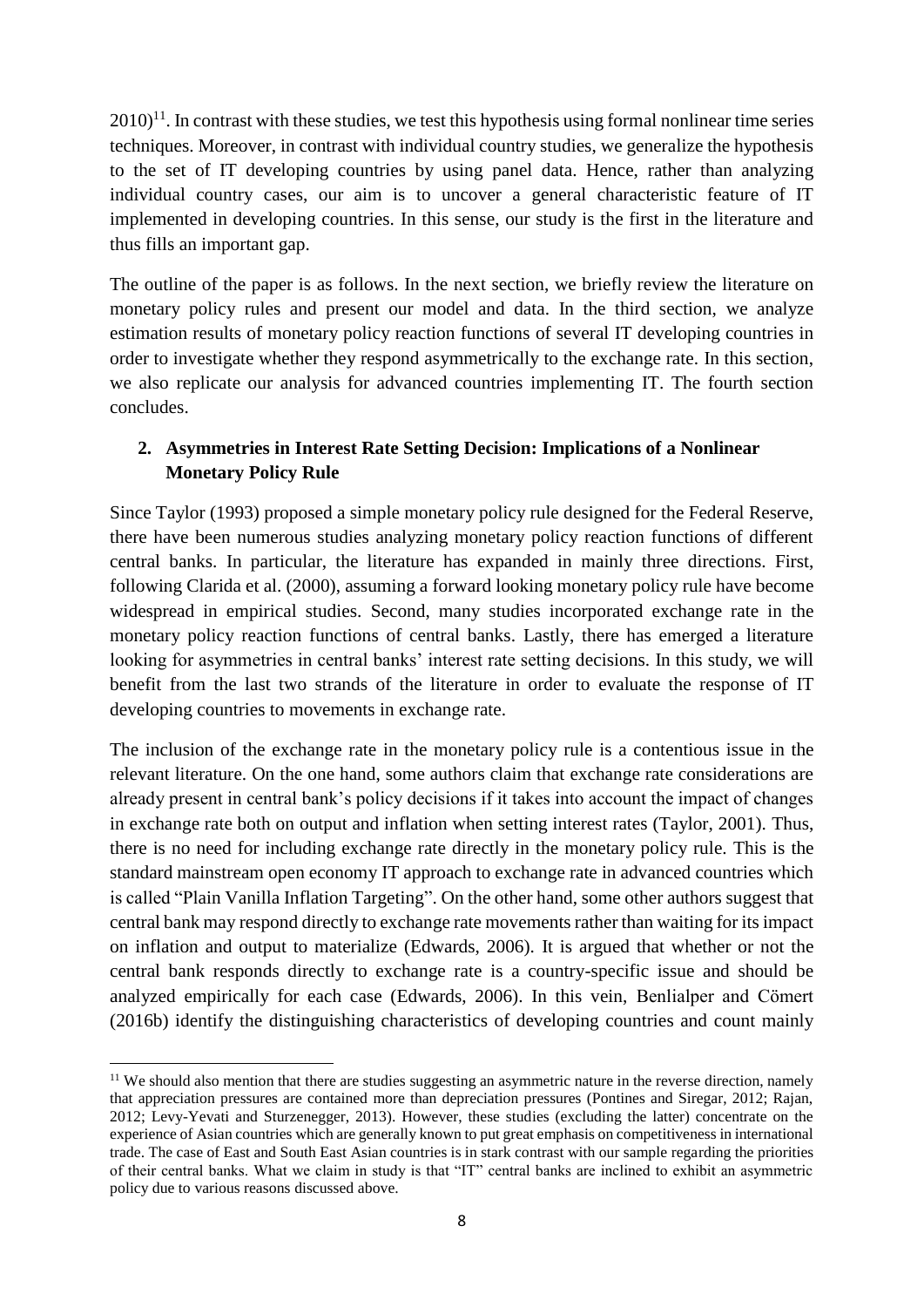three reasons why IT central banks are likely to include the exchange rate explicitly in their reaction functions especially in developing countries<sup>12</sup>.

The first reason is related to the need for preserving the credibility of the IT regime. As some empirical work documents, exchange rate is an important determinant of inflation in developing countries (Mohanty and Klau, 2001; Benlialper and Cömert, 2016b). Given that developing countries suffer from larger and more persistent exchange rate shocks compared to their advanced counterparts, the likelihood of missing the inflation target in developing countries is higher (Mohanty and Klau, 2004). Hence, in order to preserve their credibility, developing country central banks may have to respond more directly to exchange rate fluctuations.

Moreover, the channel through which exchange rate movements affect inflation (through import prices) works faster than conventional monetary policy channels (Svensson, 1999). Thus, in principle, central banks can use this direct exchange rate channel in order to control inflation rather than waiting for the impact of interest rate decisions on inflation to materialize through the aggregate demand channel. Svensson (2000) suggests that strict IT may require intense use of direct exchange rate channel to stabilize inflation in a relatively short horizon. Ball (2000) also recognizes this channel and contends that central banks may resort to this channel if they are given a mandate to keep inflation close to their target. This argument is particularly valid in developing countries which, especially in the beginning of the adoption of IT, try to establish their credibility. Given that the credibility of the central bank is the core of an IT regime, these countries mostly adopted a stricter version of IT in order to establish and preserve their credibility. Thus, they mostly focus on keeping inflation as close as possible to their inflation target in shorter horizons rather than targeting inflation in longer horizons. This requires an intense use of the direct exchange rate channel.

Lastly, the argument for exclusion of exchange rate in the monetary policy rule depends on an implicit assumption that the interest rate policy is effective in achieving the policy goals. However, there are constraints on the effectiveness of monetary policy in developing countries due to weaknesses in the monetary transmission mechanism $1<sup>3</sup>$ . Thus, relying on the aggregate demand channel to control inflation may prove inadequate in case of developing countries. Given the importance of exchange rate as a source of inflation, then, central banks in developing countries may resort to the exchange rate channel which may not only be faster but also be more effective than the conventional aggregate demand channel.

In sum, developing country central banks which implement IT have several reasons to include exchange rate movements directly in their policy rules. However, as Edwards (2006)

 $12$  These reasons are related with the importance of exchange rate in an IT framework. However, developing countries may need to keep a watchful eye on exchange rate beyond inflation concerns. Most notably, exchange rate is crucial for competitiveness and also for ensuring financial stability since dramatic changes in exchange rate may trigger bank failures especially in developing countries. In this sense, the approaches of developing countries and advanced countries to IT differ for various reasons other than inflation related concerns (Ho and McCauley, 2003). However, in this study we mainly focus on concerns regarding inflation for our purposes.

<sup>&</sup>lt;sup>13</sup> Mishra and Montiel (2012) and Mishra et al. (2010) give a detailed account of bottlenecks of monetary transmission mechanism in low income countries. Although their analysis focuses on low income countries, developing countries also share some of these characteristics. Hence, to some extent, their analysis is applicable to developing countries as well.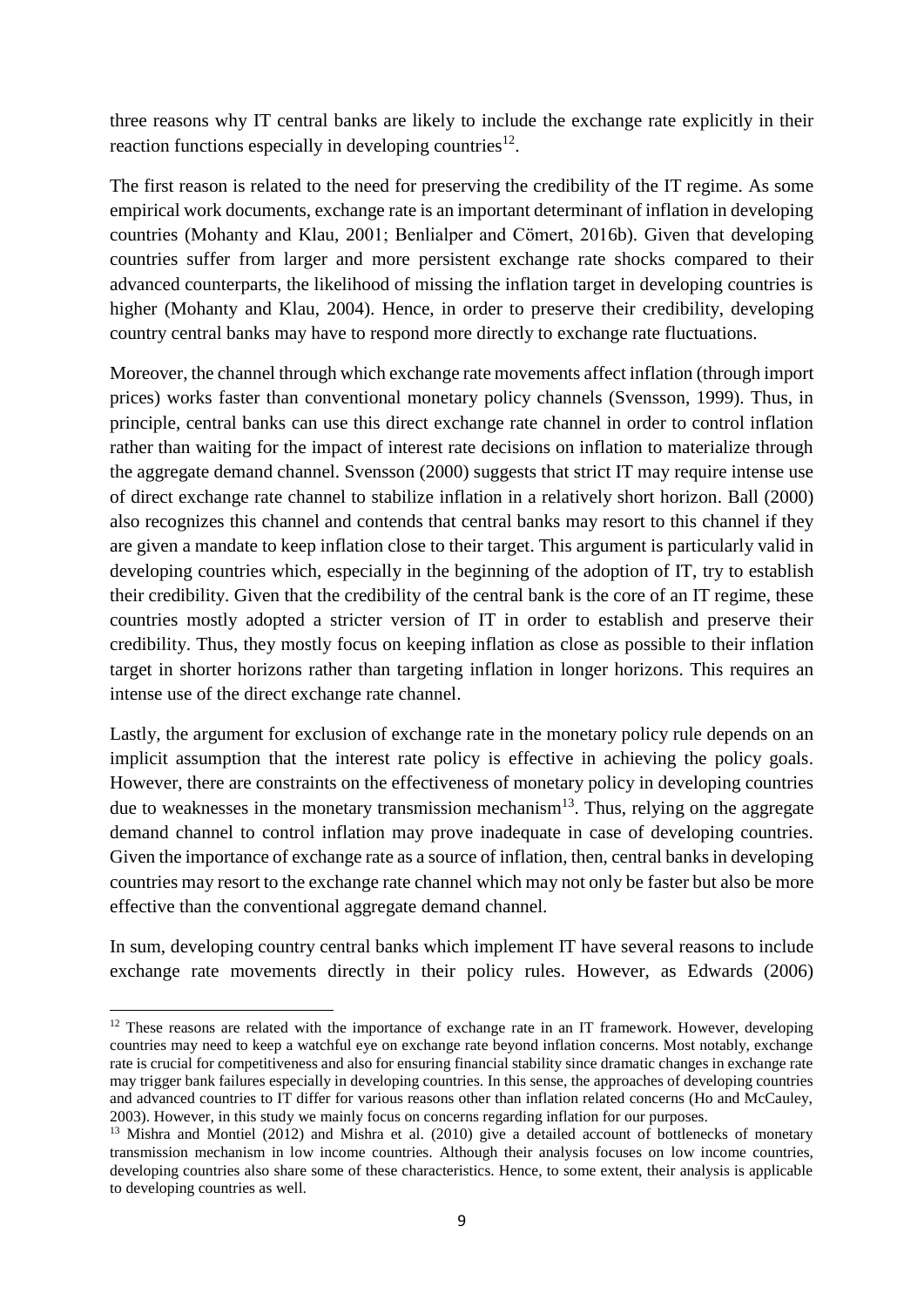emphasizes, this claim should be tested empirically. In fact, many studies verify the existence of exchange rate in the monetary policy rule both for IT and non-IT countries<sup>14</sup>. Our estimation results for developing countries also show that exchange rate concerns are valid in the monetary policy rule.

The existing literature that includes the exchange rate in the reaction function of the central bank adopts a linear policy rule in which depreciations and appreciations are given the same response in magnitude. On the other hand, there is a large literature on asymmetric behavior of central banks with respect to inflation and output gap. Many studies find that central bank responds asymmetrically either to inflation or to output gap. More specifically, it is found that some central banks respond more strongly to negative output gaps than to positive gaps<sup>15</sup>. In a similar way, the response to positive inflation gaps is found higher compared to negative inflation gaps revealing the inflation avoidance of central banks<sup>16 17</sup>. In this study, we will benefit from the literature on nonlinear policy rules and extend it to incorporate nonlinear responses to exchange rate movements. To the best of our knowledge, this has not been attempted previously. Moreover, in contrast to the bulk of the literature, we analyze a panel of countries rather than individual countries. In the following part, we present our model and discuss its basic properties.

### *The model*

1

Our model for the monetary policy reaction function that we will use for empirical purposes is fairly standard in the literature. We assume that central bank moves policy rates in response to the inflation gap, output gap and changes in the exchange rate. Ball (1999) and Aizenman et al. (2011) derive optimal policy response in open economies and show that optimal rule includes the exchange rate<sup>18</sup>. We follow this approach and construct the model for the individual country in the following way:

$$
i_t = \alpha_0 + \alpha_1 i_{t-1} + \alpha_2 \pi_t^g + \alpha_3 y_t^g + \alpha_4 \Delta e_t + u_t \tag{1}
$$

<sup>&</sup>lt;sup>14</sup> Filosa (2001) and Mohanty and Klau (2004) indicate that monetary authorities in developing countries (both IT and non-IT) strongly react to fluctuations in the exchange rate. There are also studies which focus exclusively on the policy reaction of IT developing countries. For instance, Ho and McCauley (2003) contend that developing countries are likely to respond to exchange rate in an IT framework. Aizenman et al. (2011) find that policy interest rates respond significantly to real exchange rate variations in IT developing countries.

<sup>&</sup>lt;sup>15</sup> Gerlach (2000), Cukierman and Mustacelli (2008), Surico (2003), Bunzel and Enders (2010).

<sup>&</sup>lt;sup>16</sup> Martin and Milas (2004), Cukierman and Mustacelli (2008), Sznajderska (2014), Castro (2011), Bunzel and and Enders (2010).

<sup>&</sup>lt;sup>17</sup> The finding presented by Dolado et al. (2005) contradicts with the rest of the literature in that they find that the response is higher when inflation or output are above target. On the other hand, there are also studies revealing that the response to inflation gap (output gap) is asymmetric contingent upon the state of the output gap (inflation gap) (Castro, 2011; Bec et al., 2002).

 $18$  In Ball (1999) optimal policy rule requires the use of both interest rate and exchange rate as policy instruments. However, it is straightforward to change the equation so that exchange rate is in the right hand side of the equation implying that central bank adjusts interest rates in response to exchange rates as Ball (2000) also mentions.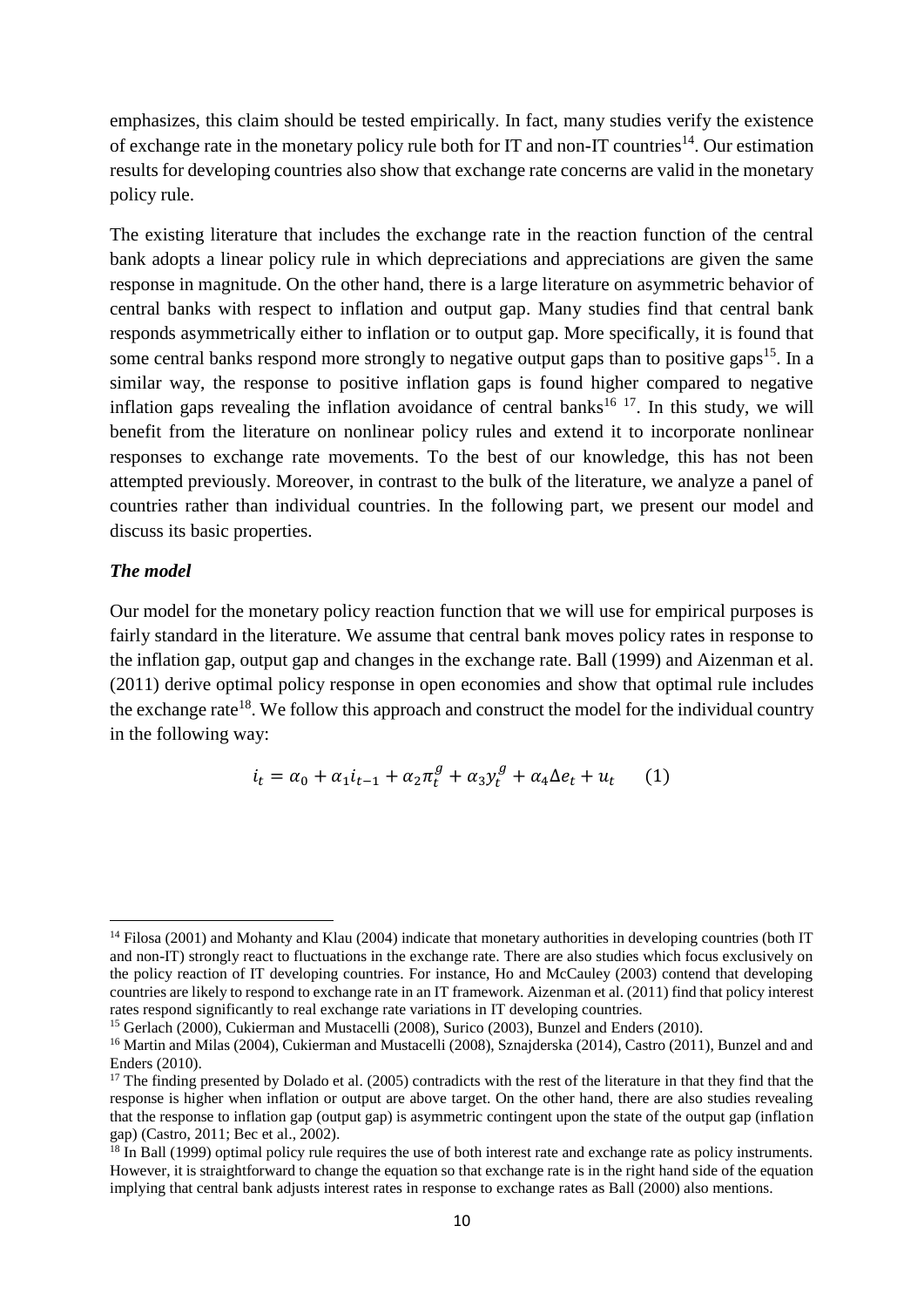where  $i_t$  ( $i_{t-1}$ ) represents policy rate at time  $t$  ( $t-1$ )<sup>19</sup>,  $\pi_t^g$  represents inflation gap,  $y_t^g$  stands for output gap and  $\Delta e_t$  denotes percentage change in the exchange rate.

The above model has some differences with those in the literature. First, the inflation gap is generally defined as the gap between observed inflation and the inflation target of the central bank. Most of the empirical work focusing on monetary policy rules in IT countries assume that inflation target is constant over time. Hence, while estimating the policy rule they take inflation as the explanatory variable instead of a measure of the inflation gap by arguing that constant inflation target is subsumed in the intercept (Aizenman et al., 2011, Hammermann, 2008). However, in case of developing countries where inflation target changes significantly (especially for countries which are in disinflation process during the implementation of IT such as Turkey), this approach may be misleading<sup>20</sup>. In IT regimes, it is the deviation of inflation from the target not the inflation level itself that is responded by the central bank. Thus, instead of taking targeted inflation as time invariant, we construct inflation gap variable as follows<sup>21</sup>:

$$
\pi_t^g = \pi_t^a - \pi_t^t \qquad (2)
$$

where  $\pi_t^a$  is the 12 month inflation at time t and  $\pi_t^t$  is the targeted inflation level which is taken as constant over the months of the same year but varies among years.

The second important characteristic of the policy rule above is that exchange rate enters the monetary policy rule as percentage change as in Aizenman et al. (2011) instead of in level form or as deviation from equilibrium exchange rate as in Taylor (2001). As opposed to Aizenman et al. (2011), we use nominal exchange rate in the estimation as it reflects inflationary concerns more directly whereas real exchange rate is used for a robustness check.

The model in equation (1) is linear. The linearity of the monetary policy rule ensues from the assumption of a quadratic loss function of central bank together with a linear system describing the economic structure. However, there are many counter-studies rejecting a linear Taylor rule<sup>22</sup>. In this regard, in order to detect possible asymmetries in the reaction function, we transform the linear model in such a way that central bank can change its attitude to exchange rate movements beyond some threshold value. In the theoretical literature, it is well established that if central bank has asymmetric preferences with respect to output gap or inflation, then optimal monetary policy rule is nonlinear. In this sense, our study is similar to the threshold models of Bec et al (2002) and Bunzel and Enders (2010). The difference lies in that, whereas

1

<sup>&</sup>lt;sup>19</sup> The presence of lagged interest rate term in the policy rule reflects interest rate smoothing tendency of central banks and is common in the literature since Clarida et al. (2000).

 $20$  As Table 1 shows, targets are adjusted frequently in some countries. We should also note that Aizenman et al. (2011) are aware of this problem and they also use a very similar inflation gap variable in their estimations.

 $21$  Some studies take inflation gap variable as the explanatory variable, however they take inflation target as the associated value of the trend of inflation calculated using Hodrick-Prescott filter (Leiderman et al., 2006). Given that IT central banks respond to inflation considering target values and these targets are available from central banks' websites and annual reports, we avoid using trend inflation as a proxy for inflation target.

<sup>&</sup>lt;sup>22</sup> Departing from the conventional quadratic loss function assumption, Bec et al. (2002), Surico (2003), Cukierman and Muscatelli (2008) show that central bank's policy reaction is nonlinear. On the other hand, by adopting a nonlinear Phillips curve, Dolado et al. (2005) demonstrate that an interaction variable of inflation and output is included in the monetary policy rule leading to nonlinear policy response.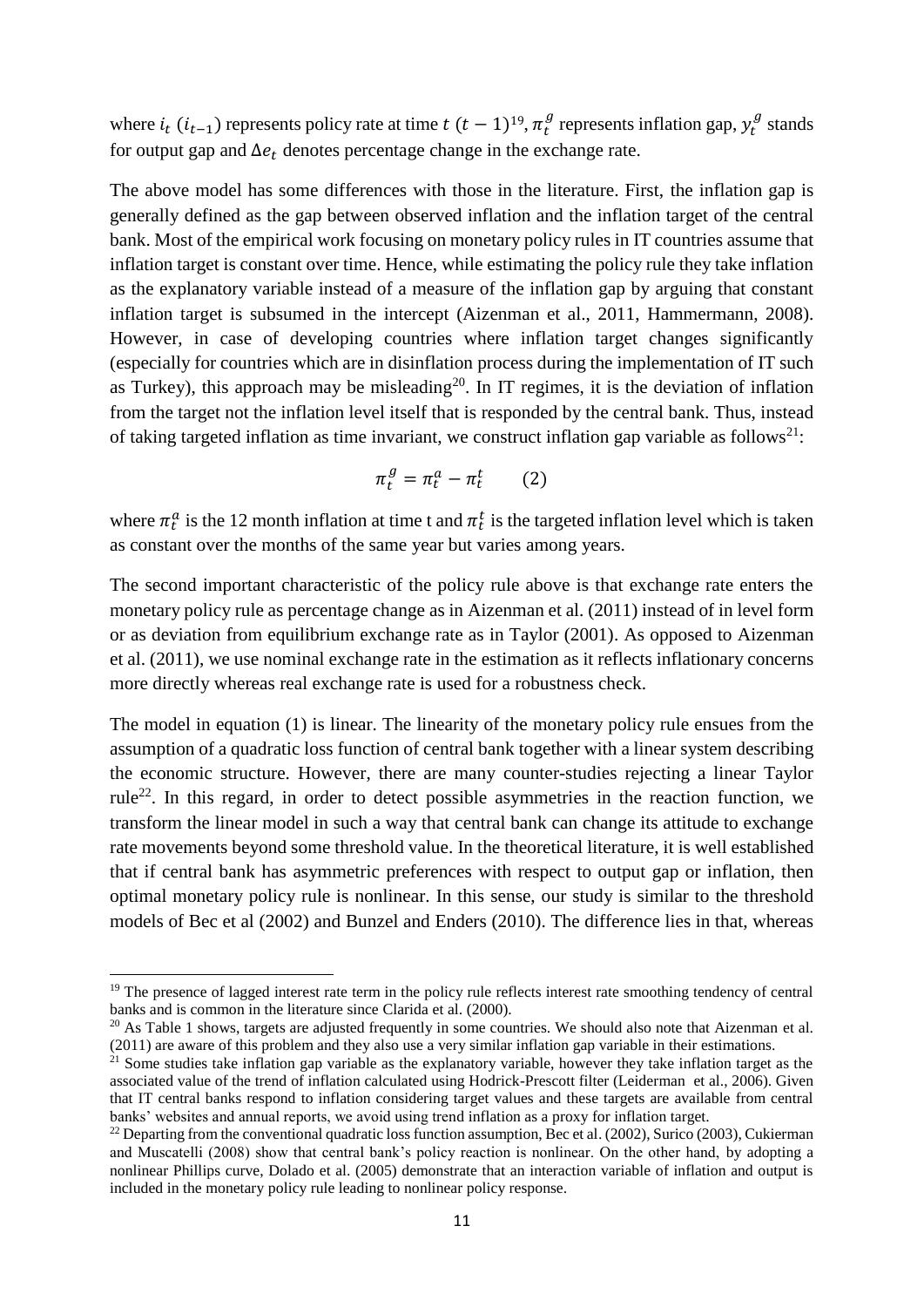they take output gap and inflation as threshold variables respectively, our focus is the exchange rate.

Taking also into account that we use panel data regression techniques, we have the following panel threshold model:

$$
i_{i,t} = \alpha_i + \alpha_1 i_{i,t-1} + \alpha_2 \pi_{i,t}^g + \alpha_3 y_{i,t}^g + \alpha_4 I(\Delta e_{i,t} \ge \gamma) \Delta e_{i,t} + \alpha_5 I(\Delta e_{i,t} < \gamma) \Delta e_{i,t} + u_{it} \tag{3}
$$

in which *I* is the indicator function taking value 1 if the statement is true and 0 otherwise;  $\alpha_i$ represents country specific fixed effects;  $i_{i,t-1}$ ,  $\pi_{i,t}^g$ ,  $y_{i,t}^g$  are regime independent variables;  $u_{it}$ are assumed to be independent and identically distributed error terms with zero mean and  $\Delta e_{i,t}$ is both the regime dependent variable and the threshold variable with threshold value  $\gamma$ . Thus, in the baseline model exchange rate has two roles. It has an indirect effect as the regime switching threshold variable and a direct effect as the regime dependent explanatory variable. Following Hansen (1999), in order to focus on our main variable of interest, we take exchange rate as the only regime dependent variable for the benchmark model. Later, we will relax this assumption and analyze the case in which all explanatory variables are regime dependent.

#### *The data*

**.** 

Our sample consists of 12 IT developing countries: Brazil, Chile, Colombia, Czech Republic, Hungary, Israel, Mexico, Peru, Philippines, Poland, South Africa and Turkey<sup>23</sup>. The sample is chosen on the basis of their adoption dates of IT so that all countries in the sample were implementing IT during the whole period of analysis  $(2002:1-2008:9)^{24}$ . The specific choice of 2002 is related with the fact that many countries in the sample started implementing IT in the beginning of 2000s: Hungary (2001), South Africa (2000), Turkey (2002), Mexico (2001), Peru (2002), Philippines (2002). Our dataset ends at September 2008. The reason is that, beginning from this month, the crisis had a huge impact on the economies of developing countries and the main motives of central banks' actions in the aftermath of the crisis were related with the desire to protect their economies from the spillovers of the crisis. Moreover, monetary policy framework of developing countries changed considerably after the first shock. Although some of them call their framework an "enhanced" version of IT and most of them declare that their

<sup>&</sup>lt;sup>23</sup> The inclusion of Israel in a developing country set may be contentious. However, the results without Israel do not have a noticeable difference. We also include Turkey which adopted IT formally in 2006. The reason is that, Turkey adopted implicit IT in 2002, the core of which was same with that of full-fledged IT. Moreover, some countries which were implementing IT in this period are excluded from our dataset. Korea and Thailand are excluded because they were taking core inflation as the target variable. Core inflation is relatively more stable and less affected from external developments such as exchange rate and commodity price changes compared to headline inflation. Thus, it is a more controllable measure of inflation, reducing the need for utilization of the exchange rate. We also exclude Indonesia which started implementing IT implicitly in 2000 since this country used base money as the main monetary policy instrument which is ultimately replaced with "BI rate" as of 2005. <sup>24</sup> This choice is based on our desire to apply a balanced panel. Other countries that started implementing IT after 2002 are Guatemala (2005), Romania (2005), Serbia (2006), Slovakia (2005), Armenia (2006), Albania (2009), Georgia (2009). The choice of the time period is also consistent with our desire to analyze a relatively homogenous era in the world economy with no structural breaks.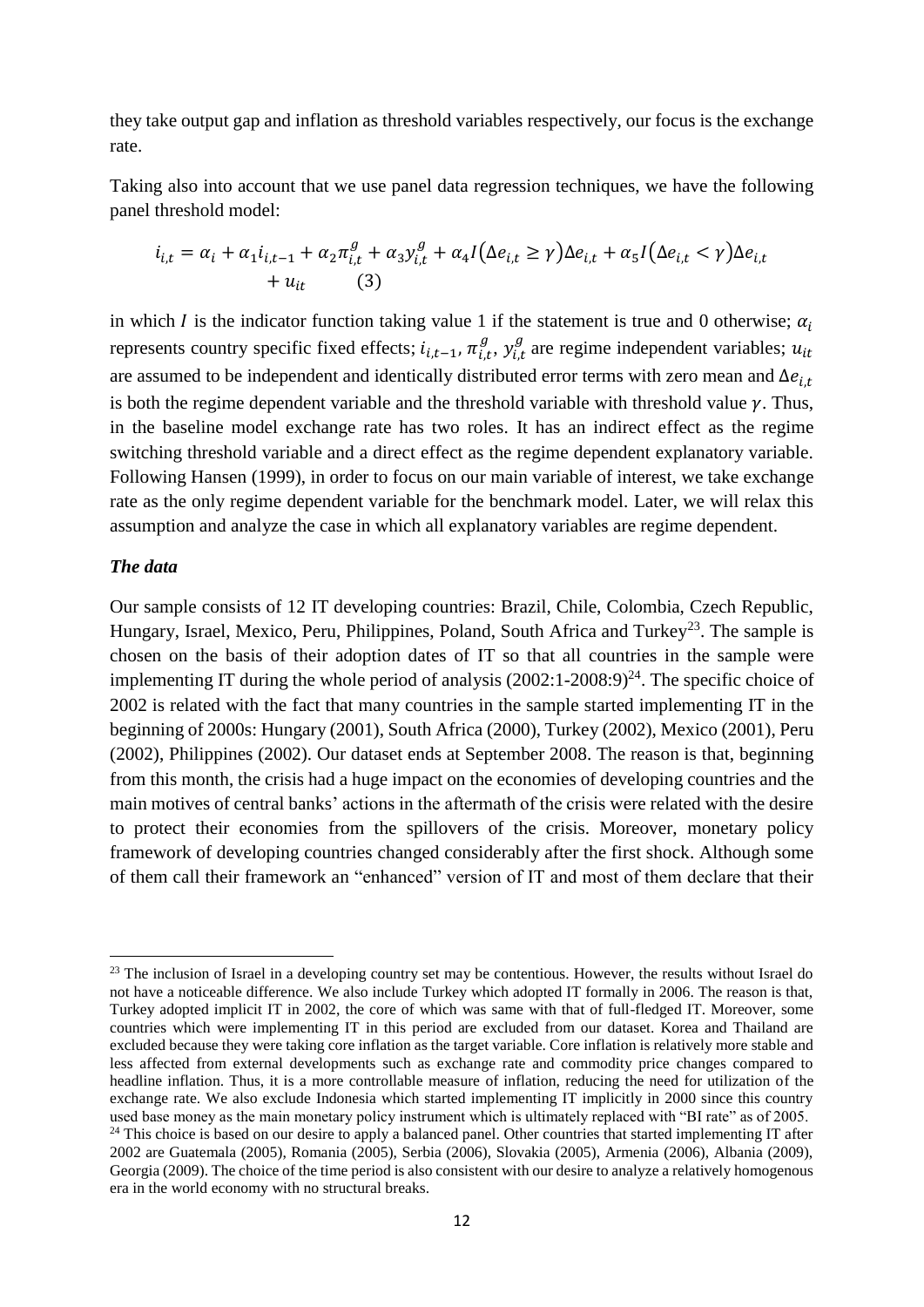main aim is still keeping inflation close to target, concerns over financial stability seem to drive the conduct of monetary policy after the global economic crisis.<sup>25</sup>

In the regression model we have four variables for each country: a measure of output gap, inflation gap, exchange rate and policy interest rate. We use monthly data in the estimations. The dataset starts at 2002:1 and ends at 2008: 9 giving us 80 observations for each country after excluding first lags of each variable. Inflation data (consumer price inflation) were obtained from central banks or national statistical institutions. The inflation gap is defined as in equation (2). Inflation targets for each country in each year were taken from central banks' websites, their annual reports and numerous papers analyzing the IT experience of developing countries. In case where inflation target is a range rather than a point, we take the average of the lower and upper bound of the range as the associated target.

We use nominal effective exchange rate (NEER) data from the BIS for the exchange rate. Interest rates were obtained from central banks' databases. In contrast with some of the literature which takes short term interest rates as a proxy for policy rates, we use the official policy rates of central banks.<sup>26</sup> In constructing the monthly data, we implemented the following process. If the decision over policy interest rate is made in the first half of the month, we take the new value as the policy rate of the corresponding month. However, if the change occurs in the second half of the month, we take the new value as the policy rate of the next month. As a proxy for output we use the monthly industrial production index released by national statistical institutes.<sup>27</sup> Then, the output gap is calculated as the percentage deviation of seasonally adjusted monthly industrial production index from its trend value which is calculated by the Hodrick-Prescott filter.

# **3. Estimation results**

Before presenting our estimation results, we first analyze whether any of the variables have a unit root process. We use the four most popular panel unit root tests and present the test results in the Appendix, Table A.1. According to the results, interest rate and inflation gap are likely to exhibit a unit root process. Hence, we use the first difference of both variables. Moreover,

 $\overline{a}$ <sup>25</sup> Interested reader is referred to Hahm et al. (2011), Moreno (2011), Benlialper and Cömert (2016a), Terrier et al. (2011) and Zhang and Zoli (2014) for the components of the new policy framework in developing countries. Filardo et al. (2011) analyze in detail the importance of exchange rate in the new monetary policy framework of developing countries in the post crisis period. In line with these new developments, in the new period, developing country central banks have kept a watchful eye on exchange rate, the stability of which is crucial for ensuring financial stability. Accordingly, it is likely that their policy responses to exchange rate extended beyond inflation concerns and incorporated financial stability concerns. Thus, the arguments for asymmetric monetary policy stance with respect to exchange rate are likely to be undermined in the new era.

<sup>&</sup>lt;sup>26</sup> In Mexico, target level for banks' balances at the central bank, known as corto, was the operational target until 2008. In the absence of an explicit policy rate we used the weighted average of bank funding rate as a proxy to policy rate for the period before 2008. Robustness check results also show that excluding Mexico from the dataset does not have a considerable impact on the results.

<sup>&</sup>lt;sup>27</sup> For Czech Rep., Hungary and Poland we used monthly manufacturing production index available from Eurostat; for Mexico we used OECD data. We were unable to find monthly industrial production data for Philippines. Instead, we disaggregated seasonally adjusted quarterly GDP data into monthly data through cubic spline interpolation. Then, we calculated the output gap using this transformed data.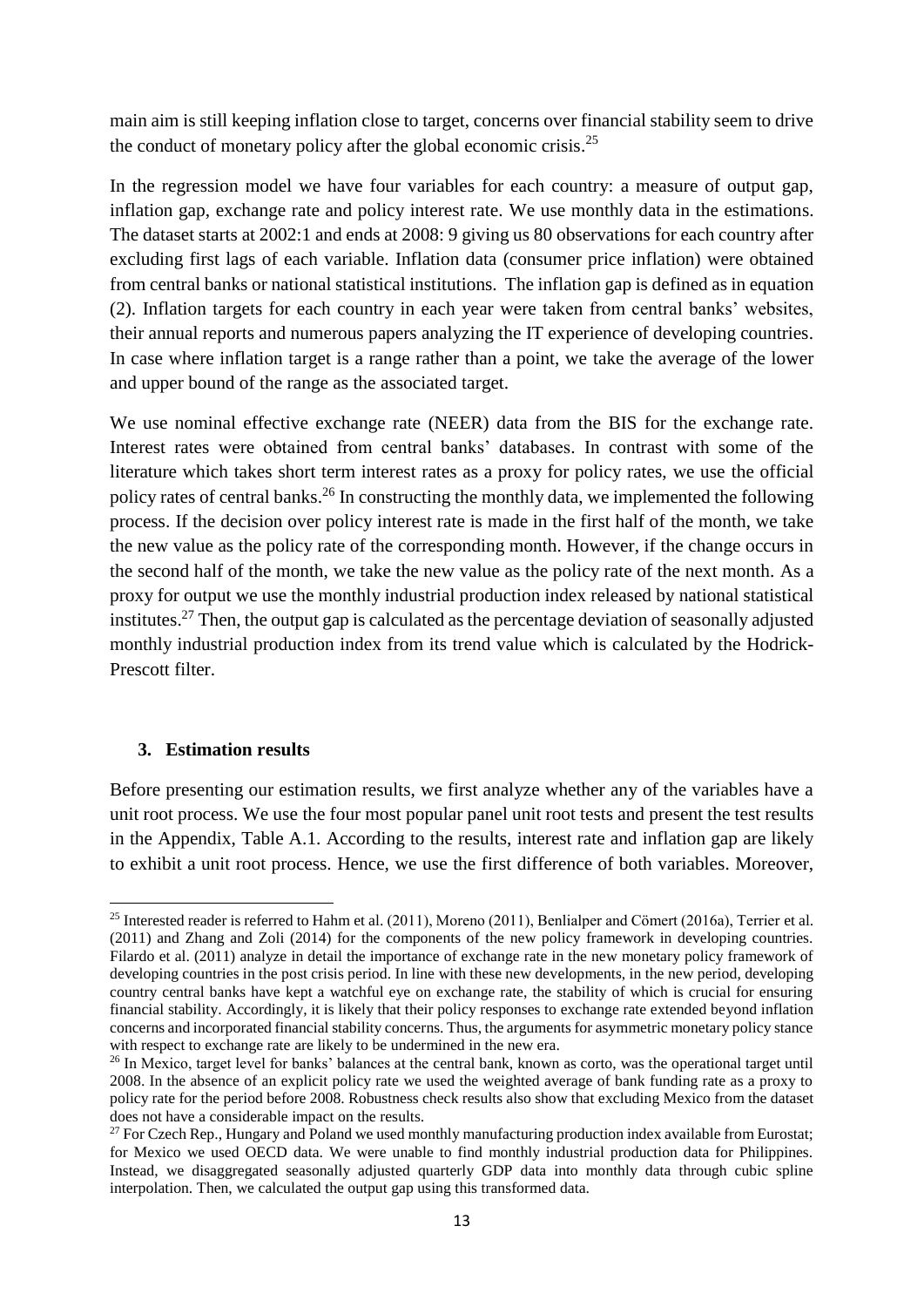we assume that interest rate responds to lagged values of explanatory variables<sup>28</sup>. Then, the empirical version of the policy reaction function to be estimated is the following panel threshold model:

$$
\Delta i_{i,t} = \alpha_i + \alpha_1 \Delta \pi_{i,t-1}^g + \alpha_2 y_{i,t-1}^g + \alpha_3 I(\Delta e_{i,t-1} \ge \gamma) \Delta e_{i,t-1} + \alpha_4 I(\Delta e_{i,t-1} < \gamma) \Delta e_{i,t-1} + u_{it} \tag{4}
$$

The above model suggests that changes in policy interest rates are explained by the level of output gap, changes in inflation gap and exchange rate. However, interest rate changes respond to exchange rate movements nonlinearly. For movements greater than some threshold  $\gamma$ , the coefficient for the response to the exchange rate is  $\alpha_3$ ; whereas for smaller values it is  $\alpha_4$ . The estimated model in equation (4) is the baseline model; however, we also test for the case where the interest rate and/or inflation gap do not follow a unit root process since some test results may be interpreted that way. The results of these specifications will be given later in this section as a robustness check.

In the estimation process of equation (4), following Bunzel and Enders (2010), we use Bruce Hansen's methodology for estimation and for testing the nonlinearity assumption. However, since our data has a panel nature, we use the estimation process suggested by Hansen (1999) which is designed for non-dynamic panel data. Following the steps described in Hansen (1999: 348-349), individual effects  $\alpha_i$  are eliminated and for any given threshold  $\gamma$ , sum of squared errors are found by least squares estimation. Then, using a grid search procedure, the threshold value  $\gamma$  which yields the minimum sum of squared errors is chosen. In empirical studies, it is common to eliminate some candidate values for the threshold value in order to leave enough observations in each regime. Accordingly, we trim 10% of both ends of the threshold variable (percentage change of exchange rate) while searching for the threshold value. In order to test whether our nonlinear specification is correct, we use the bootstrap method of Hansen (1999) since under the null hypothesis of no threshold,  $\gamma$  is not identified, preventing the use of standard testing procedures. Thus, we bootstrap the likelihood ratio (LR) statistic using 1000 replications and calculate the bootstrap estimate of the p-value for the sample value of the LR statistic. A small p-value supports the rejection of the linear (single threshold) model in favor of the single threshold (double threshold) model. We also check for the presence of a double threshold effect. In most specifications including robustness check results, the results do not support the double threshold effect with very high p-values.

<sup>&</sup>lt;sup>28</sup> The reason follows straightforwardly from our construction of monthly policy interest rate variable. If the interest rate change occurs in the first (second) half of the month, it is quite likely that central bank is responding to conditions occurred in the previous (current) month. We also checked for the case where explanatory variables enter into the equation without lag. The results are robust to this specification.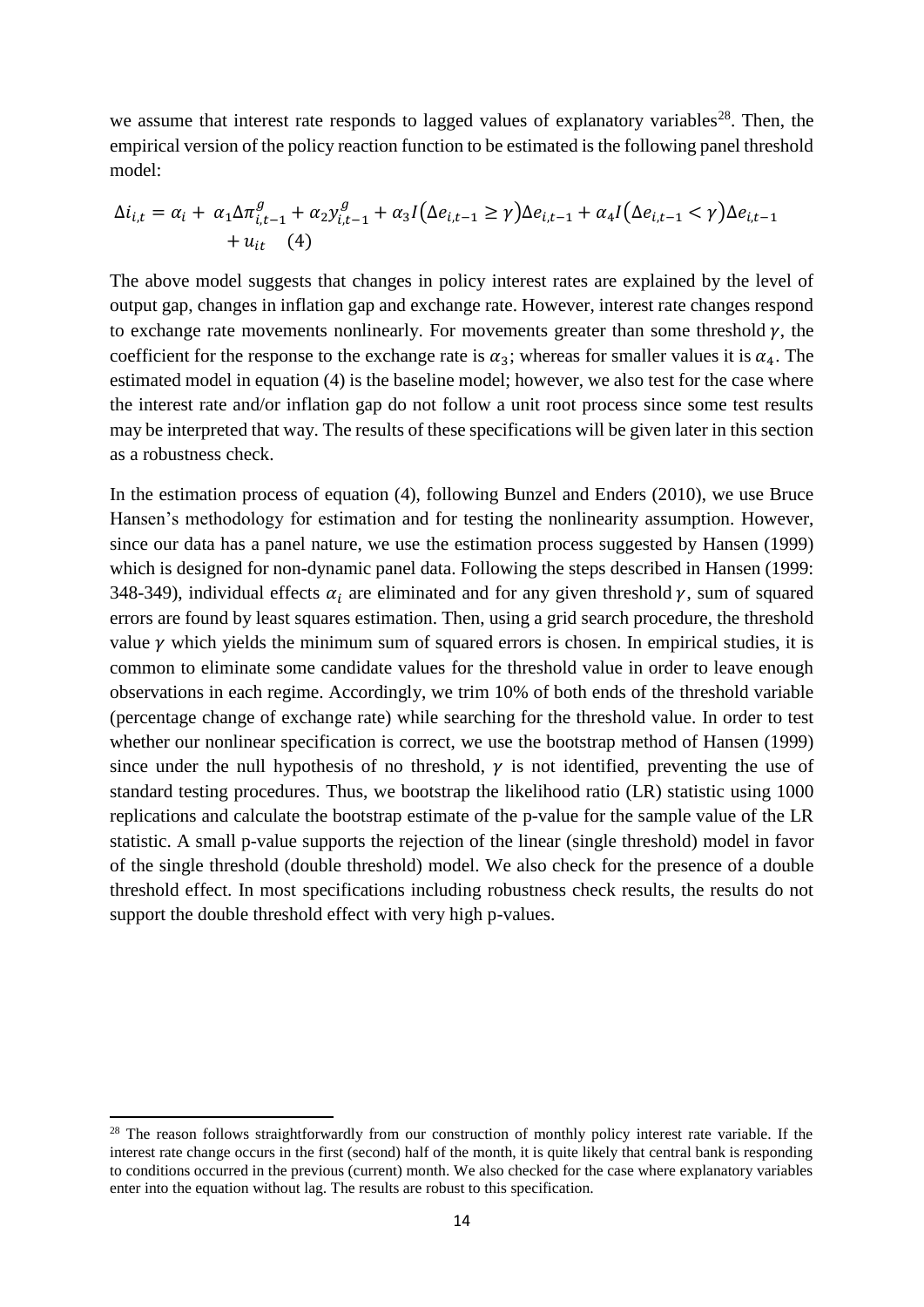| Threshold     | Regime independent                                                                   | Regime dependent                                                                       | LR test                                           | p-value               |
|---------------|--------------------------------------------------------------------------------------|----------------------------------------------------------------------------------------|---------------------------------------------------|-----------------------|
| estimate      | variables $(\Delta \pi_{i,t-1}^g, y_{i,t-1}^g)$                                      | variable $(\Delta e_{i,t-1})$                                                          | statistic                                         |                       |
| $\nu = -2.24$ | $\alpha_1 = 0.145$<br>(0.018)<br>(0.041)<br>$\alpha_2 = 0.018$<br>(0.007)<br>(0.007) | $\alpha_3 = -0.006$<br>(0.011)<br>(0.013)<br>$\alpha_4 = -0.060$<br>(0.011)<br>(0.025) | 9.80<br>$(7.19)^{a}$<br>$(9.22)^b$<br>$(14.71)^c$ | $0.038*$<br>$0.700**$ |

The estimation result of equation (4) is given below:

Table 2. Estimation results for the baseline model.

Standard errors and White-corrected standard errors are given in parentheses, respectively.

a, b, c: 10%, 5%, 1% critical values, respectively

\* p-value for the single threshold model

\*\* p-value for the double threshold model

The results indicate that central banks respond to depreciations greater than 2.24% ( $\alpha_4$  = −0.060) whereas they remain quite unresponsive to any other exchange rate movement including both appreciations and small depreciations given that the high regime coefficient is very close to zero ( $\alpha_3 = -0.006$ ) and statistically insignificant. On the other hand, results also reveal that central banks remain relatively unresponsive to the output gap ( $\alpha_2 = 0.018$ ), whereas they strongly react to inflation as evidenced by the high coefficient of the inflation gap ( $\alpha_1$  = 0.145) implying that the major consideration of central banks is inflation in IT developing countries. Test results also show that the single threshold effect is significant with bootstrap pvalue 0.038 providing evidence for the nonlinear structure of the model.

Overall, our estimation results demonstrate the depreciation avoidance of IT central banks in developing countries. Hence, the policy stance with respect to exchange rate seems to be asymmetric in the sense that central banks tolerate appreciation and remain unresponsive to small depreciations; but whenever depreciation reaches beyond some threshold, they fight against this pressure. In the following part, we explore whether these results are robust under different specifications.

## *Robustness checks*

In this part, we estimate the model given in (4) under several different specifications. First, we change the definition of inflation gap and introduce monthly varying inflation targets as opposed to the baseline case in which inflation target was assumed to be constant for each month of the same year. By allowing the inflation target to change for each month, we assume that central bank may have a target path throughout the year and it does not have to hit the annual target each month. The details of the construction of monthly targets are given in the appendix. After calculating monthly targets, we use equation (2) in order to construct the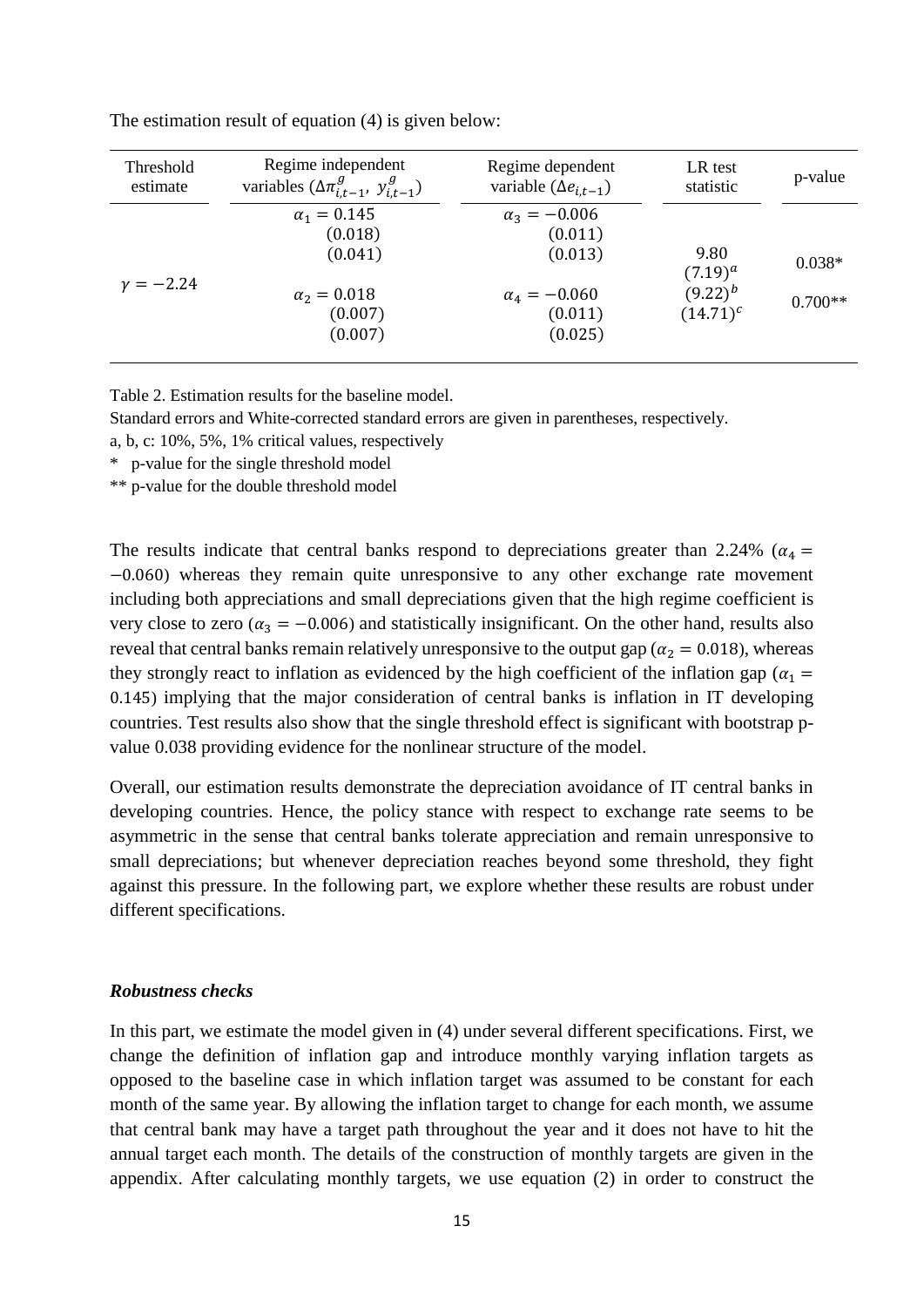inflation gap variable. The results with the new inflation gap variable are presented in the first column of Table 3. We also checked for the case where inflation gap is stationary. Hence, instead of taking first difference of inflation gap, we let it enter into equation (4) in its original form. The results of this change are reported in column 2.

The exchange rate variable is central to our analysis. Thus, we checked the validity of the results under different scenarios regarding the exchange rate. First, instead of using the month to month percentage change, the change in exchange rate is defined as the percentage deviation of exchange rate at the current period from its moving average over the previous two months. Mathematically, the new variable for each country is:

$$
\Delta e_t = (e_t / (\frac{1}{2} \sum_{i=t-2}^{t-1} e_i) - 1) * 100
$$
 (5)

Then, we used real effective exchange rate data (REER, source: BIS) instead of NEER in the estimation process. The results using new exchange rate variables are given in columns 3 and 4. Moreover, we re-estimated model (4) without Israel and Mexico<sup>29</sup>. The results with  $10$ countries are available in column 5 of Table 3. Lastly, we estimated a slightly modified version of model (3) given that interest rate may not exhibit unit root process as some tests suggest. The results of this change are given in column 6.

<sup>&</sup>lt;sup>29</sup> See footnotes 23 and 26 for this consideration.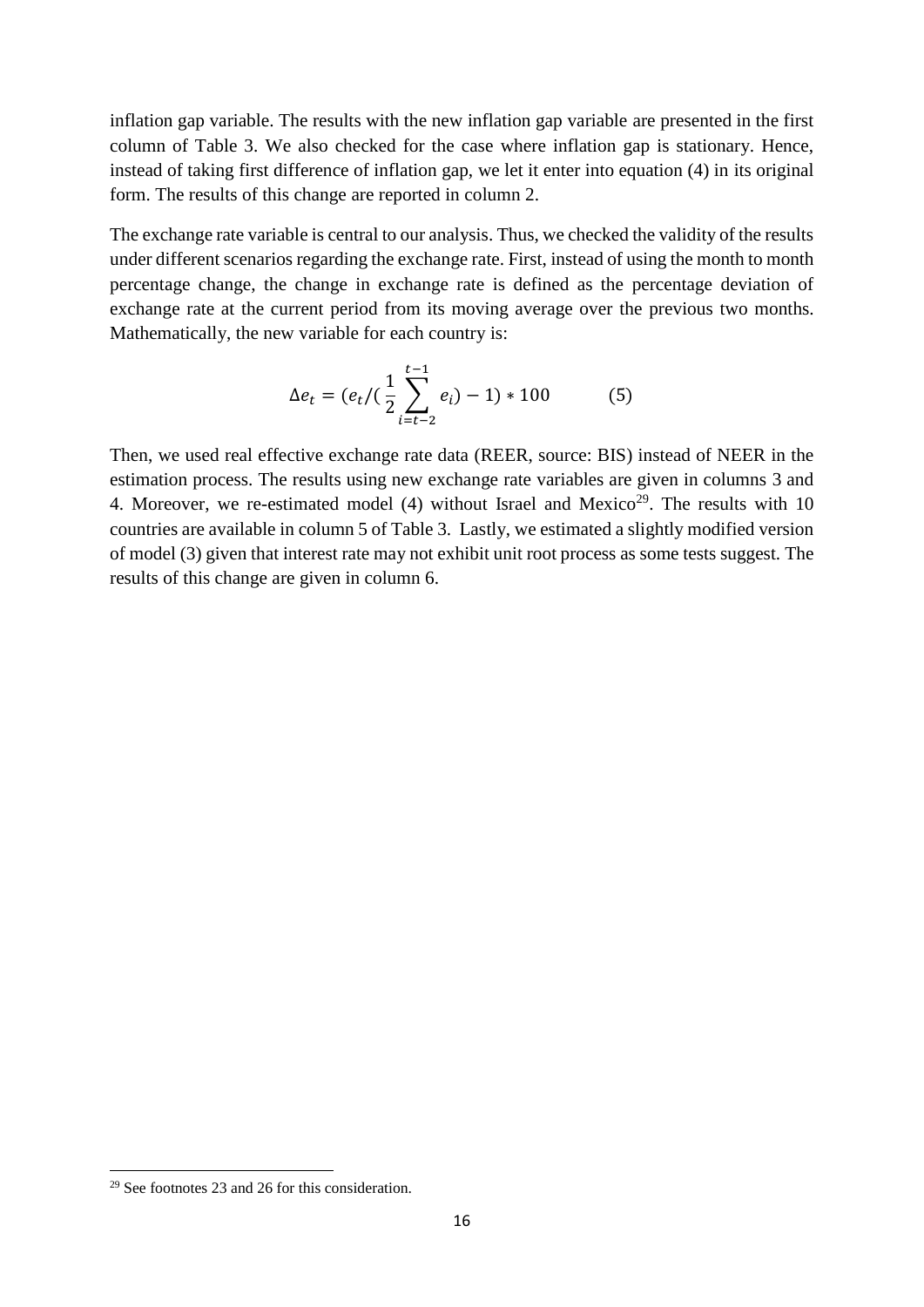|                                                   | 1                              | $\overline{2}$                 | 3                              | 4                              | 5                              | 6                              |
|---------------------------------------------------|--------------------------------|--------------------------------|--------------------------------|--------------------------------|--------------------------------|--------------------------------|
| $\gamma$                                          | $-2.24$                        | $-2.24$                        | $-3.02$                        | $-0.94$                        | $-2.39$                        | $-2.24$                        |
| $\Delta \pi^g_{i.t-1}$                            | 0.090<br>(0.018)<br>(0.033)    |                                | 0.142<br>(0.017)<br>(0.034)    | 0.149<br>(0.018)<br>(0.041)    | 0.138<br>(0.018)<br>(0.043)    | 0.101<br>(0.018)<br>(0.030)    |
| $y_{i,t-1}^g$                                     | 0.022<br>(0.007)<br>(0.007)    | 0.022<br>(0.007)<br>(0.007)    | 0.018<br>(0.007)<br>(0.006)    | 0.018<br>(0.007)<br>(0.007)    | 0.021<br>(0.008)<br>(0.008)    | 0.016<br>(0.007)<br>(0.006)    |
| $I(\Delta e_{i,t-1} \ge \gamma) \Delta e_{i,t-1}$ | $-0.006$<br>(0.012)<br>(0.013) | $-0.002$<br>(0.012)<br>(0.014) | $-0.011$<br>(0.009)<br>(0.010) | 0.002<br>(0.013)<br>(0.015)    | $-0.001$<br>(0.012)<br>(0.013) | 0.003<br>(0.011)<br>(0.013)    |
| $I(\Delta e_{i,t-1} < \gamma) \Delta e_{i,t-1}$   | $-0.060$<br>(0.011)<br>(0.025) | $-0.064$<br>(0.012)<br>(0.026) | $-0.050$<br>(0.009)<br>(0.020) | $-0.058$<br>(0.012)<br>(0.023) | $-0.053$<br>(0.012)<br>(0.027) | $-0.073$<br>(0.011)<br>(0.024) |
| $\pi^g_{i.t-1}$                                   |                                | $-0.012$<br>(0.006)<br>(0.012) |                                |                                |                                |                                |
| $i_{i,t-1}$                                       |                                |                                |                                |                                |                                | 0.964<br>(0.004)<br>(0.009)    |
| LR test stat.                                     | 9.30                           | 11.76                          | 8.45                           | 8.44                           | 8.43                           | 20.68                          |
| p-value (single threshold)                        | 0.047                          | 0.027                          | 0.085                          | 0.074                          | 0.066                          | 0.004                          |
| p-value (double threshold)                        | 0.706                          | 0.954                          | 0.220                          | 0.140                          | 0.751                          | 0.738                          |

Table 3. Robustness check results.

**.** 

Standard errors and White-corrected standard errors are given in parentheses, respectively.

The results reveal that the main conclusion we draw from the baseline model is preserved under different specifications. In all regressions, an asymmetric response to exchange rate movements is clear with threshold varying from -2.24 to -2.39 for the baseline measure of exchange rate movements (monthly percentage change of NEER) $30$ . Moreover, in most of the cases central banks appear to respond to the inflation gap whereas the coefficient of the output gap remains very low. All of the nonlinearity test results indicate the existence of nonlinearity with bootstrap p-values smaller than 0.10 (smaller than 0.05 for some specifications).

We also let all variables in equation 4 be regime dependent. Since estimation results suggest us to use double threshold in this case, we analyze the following model:

<sup>&</sup>lt;sup>30</sup> Threshold values differ for the regressions in which exchange rate movements are taken as deviation of NEER from its moving average and as monthly percentage changes of REER (columns 3 and 4). This is natural since monthly changes of NEER, in absolute value, are generally higher than monthly changes in REER and lower than the deviation of NEER from its moving average.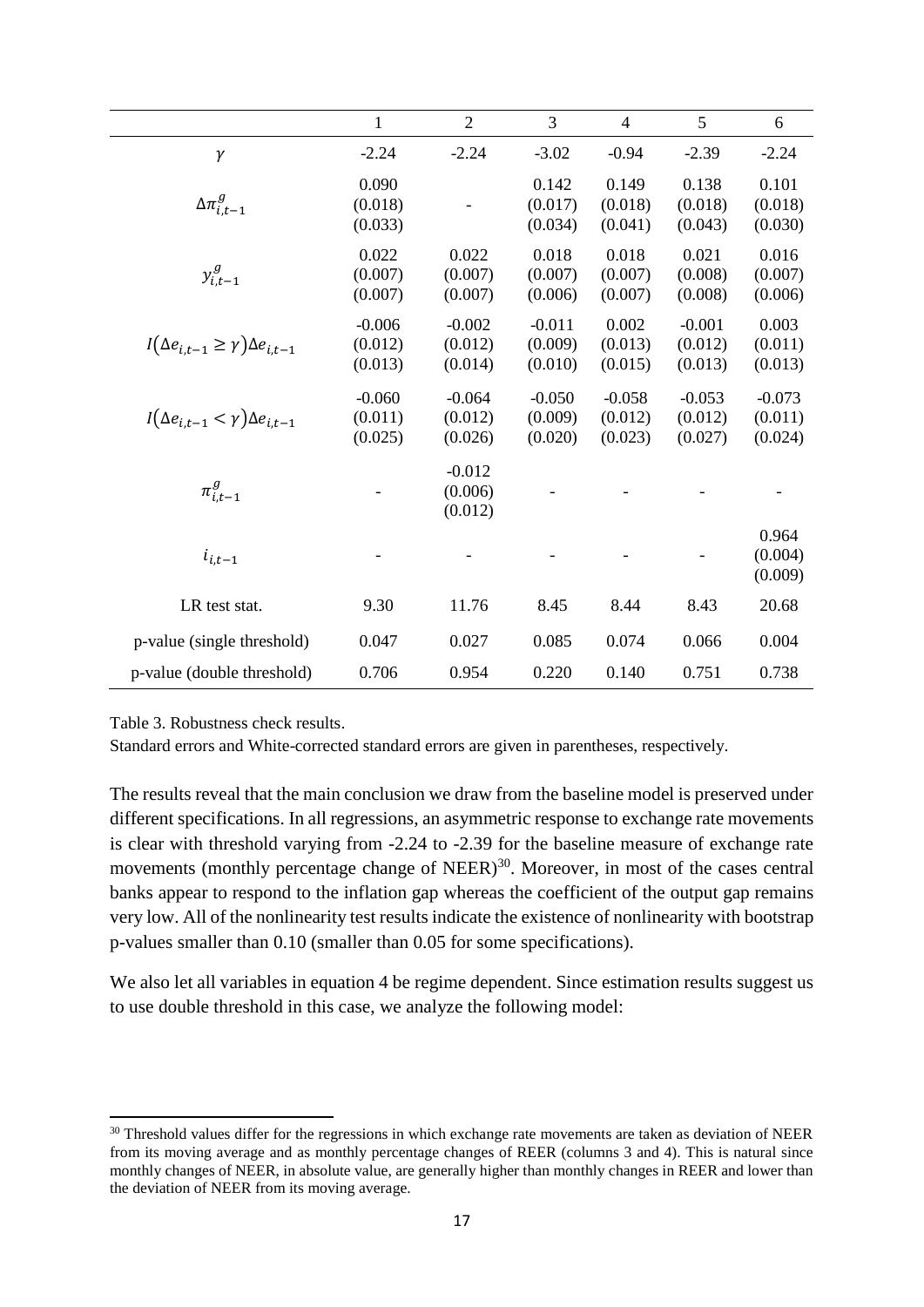$$
\Delta i_{i,t} = \alpha_i + \alpha_1 I (\Delta e_{i,t-1} \le \gamma_1) \Delta \pi_{i,t-1}^g + \alpha_2 I (\gamma_1 < \Delta e_{i,t-1} \le \gamma_2) \Delta \pi_{t-1}^g + \alpha_3 I (\Delta e_{i,t-1} > \gamma_2) \Delta \pi_{t-1}^g + \alpha_4 I (\Delta e_{i,t-1} \le \gamma_1) y_{t-1}^g + \alpha_5 I (\gamma_1 < \Delta e_{i,t-1} \le \gamma_2) y_{t-1}^g + \alpha_6 I (\Delta e_{i,t-1} > \gamma_2) y_{t-1}^g + \alpha_7 I (\Delta e_{i,t-1} \le \gamma_1) \Delta e_{i,t-1} + \alpha_8 I (\gamma_1 < \Delta e_{i,t-1} \le \gamma_2) \Delta e_{i,t-1} + \alpha_9 I (\Delta e_{i,t-1} > \gamma_2) \Delta e_{i,t-1} + u_{it} \tag{5}
$$

where  $\gamma_1 < \gamma_2$ . The estimation result of (5) is as follows:

| Threshold<br>estimates | Low regime<br>coefficients                | Interim regime<br>coefficients              | High regime<br>coefficients                 | p-value   |
|------------------------|-------------------------------------------|---------------------------------------------|---------------------------------------------|-----------|
|                        | $\alpha_1 = 0.047$<br>(0.033)<br>(0.054)  | $\alpha_2 = 0.221$<br>(0.024)<br>(0.028)    | $\alpha_3 = 0.002$<br>(0.051)<br>(0.110)    |           |
| $\gamma_1 = -1.85$     | $\alpha_4 = 0.046$<br>(0.020)             | $\alpha_5 = 0.010$<br>(0.008)               | $\alpha_6 = 0.065$<br>(0.022)               | $0.042*$  |
| $\gamma_2 = 2.60$      | (0.031)                                   | (0.005)                                     | (0.027)                                     | $0.037**$ |
|                        | $\alpha_7 = -0.056$<br>(0.011)<br>(0.025) | $\alpha_{8} = -0.001$<br>(0.017)<br>(0.016) | $\alpha_{9} = -0.003$<br>(0.015)<br>(0.018) |           |

Table 4. Estimation results for the model in which all variables are regime dependent.

Standard errors and White-corrected standard errors are given in parentheses, respectively.

\* p-value for the single threshold model

\*\* p-value for the double threshold model

The estimation results of the model in which all variables are regime dependent are consistent with our baseline model in the sense that the asymmetric response to exchange rate is valid in this model as well. The main difference is that we cannot reject the existence of a double threshold effect possibly due to a very strong response to inflation gap in the interim regime. The evidence suggests that whereas depreciations greater than 1.85 percent lead to increase in interest rate ( $\alpha_7 = -0.056$ ), appreciations and small depreciations do not have a statistically significant impact on interest rate decisions of central banks with very low coefficients ( $\alpha_8$  =  $-0.001, \alpha_9 = -0.003$ ). Moreover, in the low regime where depreciation is greater than 1.85 percent, central banks seem to be irresponsive to inflation gap, indicating that their main concern is exchange rate in the existence of strong depreciation trends. In the interim regime, however, they do not respond to small deviations of exchange rate but rather respond heavily to inflation gap. In the high regime where appreciations are greater than 2.60 percent, inflation gap does not have a statistically significant coefficient, possibly implying that central banks consider that high levels of appreciation in their currency would ease inflationary pressures and prefer to remain irresponsive to inflation gap.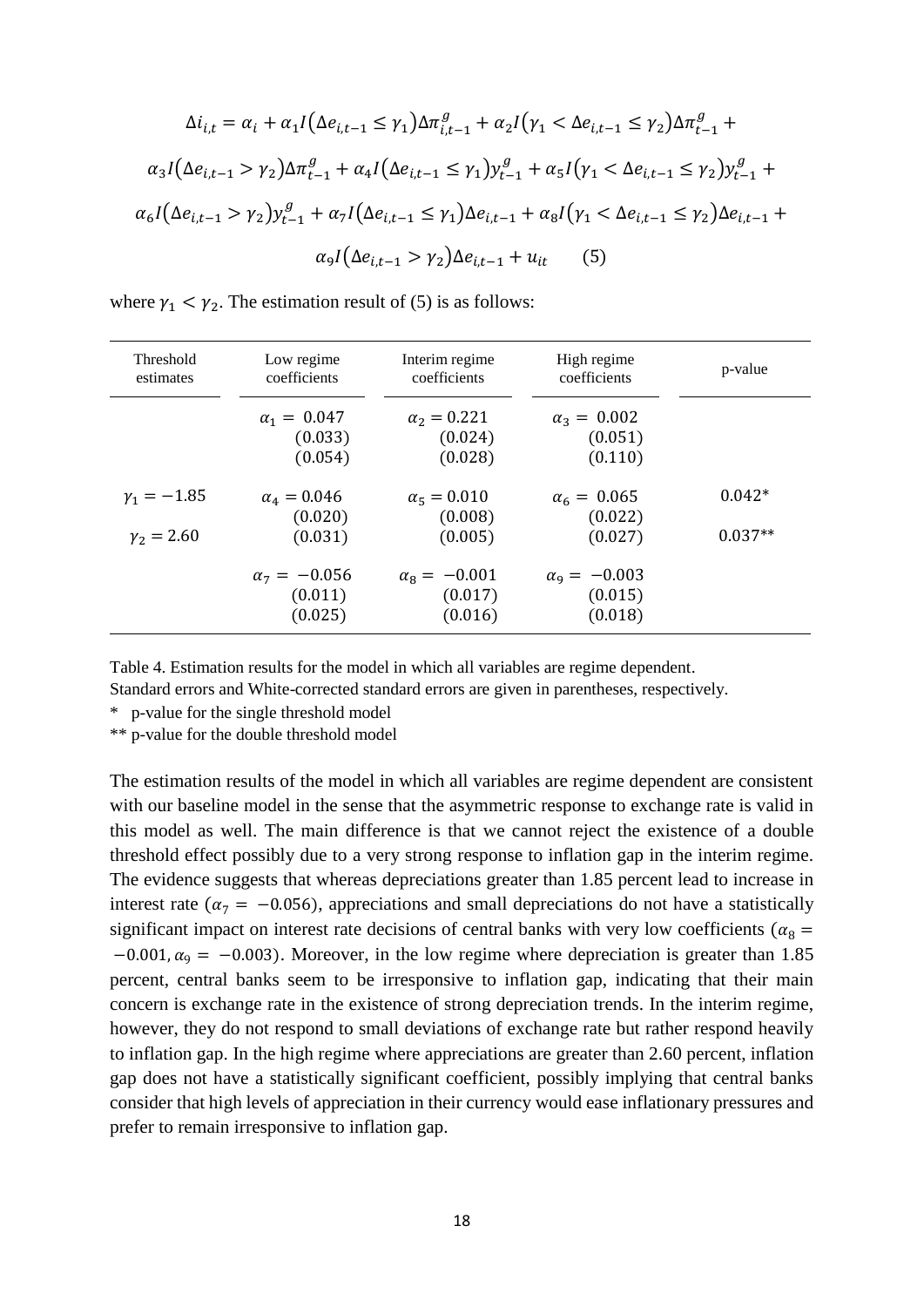## *Is an asymmetric policy stance particular to developing countries?*

Thus far we analyzed interest rate responses of IT developing country central banks and remained silent about their advanced counterparts. All the factors that we discussed in the introduction as possible reasons for an asymmetric policy stance in IT regimes are not applicable to advanced countries. Many advanced countries took inflation under control earlier; therefore they had low inflation levels and relatively high credibility when they adopted IT. Besides, supply side factors generally are not as important as in developing countries, as determinants of inflation. Moreover, the monetary transmission mechanism may be more effective in developed countries, all reducing the importance of exchange rate channel in these countries. Thus, there is no "a priori" reason for advanced countries to adopt such an approach. In this part, we replicate the same analysis for advanced countries in order to see whether there is any difference in their approach to exchange rate movements from that of developing countries $31$ .

We use the same time period (2002:1-2008:9) in order to compare the results with the developing country case. During this period, there were seven IT advanced countries: Australia, Canada, Iceland, Norway, New Zealand, Sweden and United Kingdom. Given that inflation targets are relatively stable (around 2-3 percent) in advanced countries, we do not construct an inflation gap variable but rather include inflation directly in the regression model, letting the inflation target be subsumed in country fixed effects  $\alpha_i$ .

The data for policy interest rates are taken from the IMF, International Financial Statistics (IFS) except for Iceland for which we used data from the central bank. Exchange rate changes are again calculated as the monthly percentage change of NEER obtained from the BIS data. Data for consumer price inflation and the industrial production index are obtained from the IFS.<sup>32</sup> The output gap is calculated in the same way as explained above. Inflation is taken as the percentage change of CPI at a given month from the same month of the previous year.

Unit root test results indicate the existence of unit root processes for the interest rate and inflation variable as can be seen from Table A.2. Thus, we used their first difference in the regression. The estimated model is given below:

 $\overline{a}$  $31$  It would be very interesting to apply the same analysis to a set of non-IT developing countries in order to see whether there is any difference between IT and non-IT countries in their approach to exchange rate movements. Again, there is no a priori reason for non-IT countries to follow an asymmetric policy stance. In fact, there are empirical studies demonstrating that in many countries appreciations are restrained more heavily than depreciations in the last decades. For instance, by covering 179 countries, Levy-Yevati et al. (2013) demonstrate that "fear of appreciation" was prevalent especially in the 2000s. Thus, it is likely that non-IT countries' reaction to exchange rate movements differ from IT countries' reactions given that their main motives while conducting monetary policy are different. However, when we analyzed emerging/developing countries (40 countries were chosen according to their GDP level), we realized that the bulk of non-IT countries in this group adopted some sort of fixed exchange rate regime at least for some period between 2002 and 2008. What is more, the remaining minority also has heavily managed or de facto peg regimes. These countries, seemingly, conduct monetary policy different than the conventional Taylor rule and their fixed/heavily managed exchange rate regime hinders us to replicate a similar analysis on non-IT developing countries.

<sup>&</sup>lt;sup>32</sup> We used monthly data for Canada, Iceland, Norway, Sweden and United Kingdom. Due to unavailability of monthly data for Australia and New Zealand we used quarterly data for these countries and transformed them into monthly frequencies using cubic spline interpolation.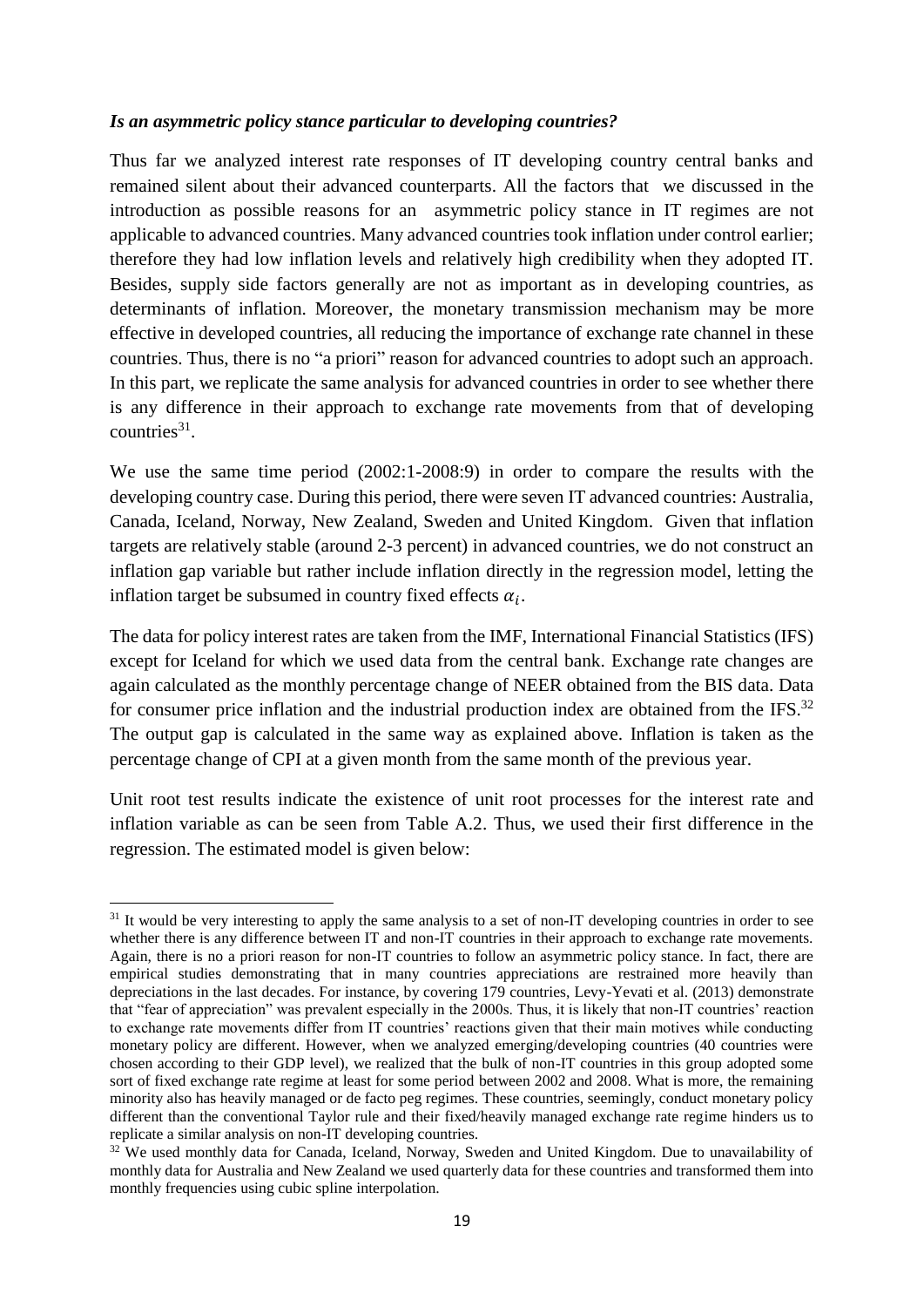$$
\Delta i_{i,t} = \alpha_i + \alpha_1 \Delta \pi_{i,t-1} + \alpha_2 y_{i,t-1}^g + \alpha_3 I(\Delta e_{i,t-1} \ge \gamma) \Delta e_{i,t-1} + \alpha_4 I(\Delta e_{i,t-1} < \gamma) \Delta e_{i,t-1} + u_{i,t} \tag{6}
$$

where  $\Delta i_{i,t}$ , is the first difference of policy interest rate,  $\Delta \pi_{i,t-1}$  is the first difference of 12 month CPI inflation,  $y_{i,t-1}^g$  is the output gap,  $\Delta e_{i,t-1}$  is the monthly percentage change of exchange rate,  $\gamma$  is the threshold value to be estimated and  $u_{i,t}$  represents the error term. Table 5 summarizes the estimation results:

| Threshold    | Regime independent                                                                   | Regime dependent                                                                        | LR test                                              | p-value |
|--------------|--------------------------------------------------------------------------------------|-----------------------------------------------------------------------------------------|------------------------------------------------------|---------|
| estimate     | variables $(\Delta \pi_{i,t-1}, y_{i,t-1}^g)$                                        | variable $(\Delta e_{i,t-1})$                                                           | statistic                                            |         |
| $\nu = 0.41$ | $\alpha_1 = 0.076$<br>(0.021)<br>(0.032)<br>$\alpha_2 = 0.007$<br>(0.003)<br>(0.003) | $\alpha_3 = 0.024$<br>(0.010)<br>(0.010)<br>$\alpha_{4} = -0.018$<br>(0.009)<br>(0.016) | 7.57<br>$(9.43)^{a}$<br>$(11.92)^{b}$<br>$(15.97)^c$ | 0.165   |

Table 5. Estimation results for the group of inflation targeting advanced countries. Standard errors and White-corrected standard errors are given in parentheses, respectively.

a, b, c: 10%, 5%, 1% critical values, respectively

Estimation results for advanced countries imply that the linearity assumption is not rejected with conventional significance levels<sup>33</sup>. Thus the threshold specification is not the appropriate model in the case of advanced countries and a linear model should be used instead. Thus, we can conclude that the asymmetric response to exchange rate is not observed in advanced countries. This may be either due to the symmetric response of advanced countries to exchange rate movements or to their unresponsiveness to exchange rate at all.<sup>34</sup> In either case, the evidence suggests that the asymmetric policy stance applies only to IT developing countries possibly due to aforementioned characteristics of these economies.

#### **4. Concluding Remarks**

**.** 

The analysis of interest rate setting decisions supports the argument that IT central banks in developing countries exhibited an asymmetric policy stance favoring appreciation. In this sense, evidence suggests that IT countries are inclined to use exchange rate to the best of their interests.

<sup>&</sup>lt;sup>33</sup> We also used different measures for inflation and exchange rate and check whether the results are sensitive to these changes. First, we calculated inflation as monthly percentage change of seasonally adjusted CPI. Second, instead of nominal effective exchange rate, we used real effective exchange rate data. The new results are again in favor of a linear model with high p-values.

<sup>&</sup>lt;sup>34</sup> Since it is not directly related with our purposes, we do not embark on presenting the results of estimation of linear monetary policy reaction functions for advanced countries. However, a basic analysis of the monetary policy reaction function through fixed effect estimation leads to statistically insignificant coefficients of exchange rate. The results are not reported here but are available from the authors upon request.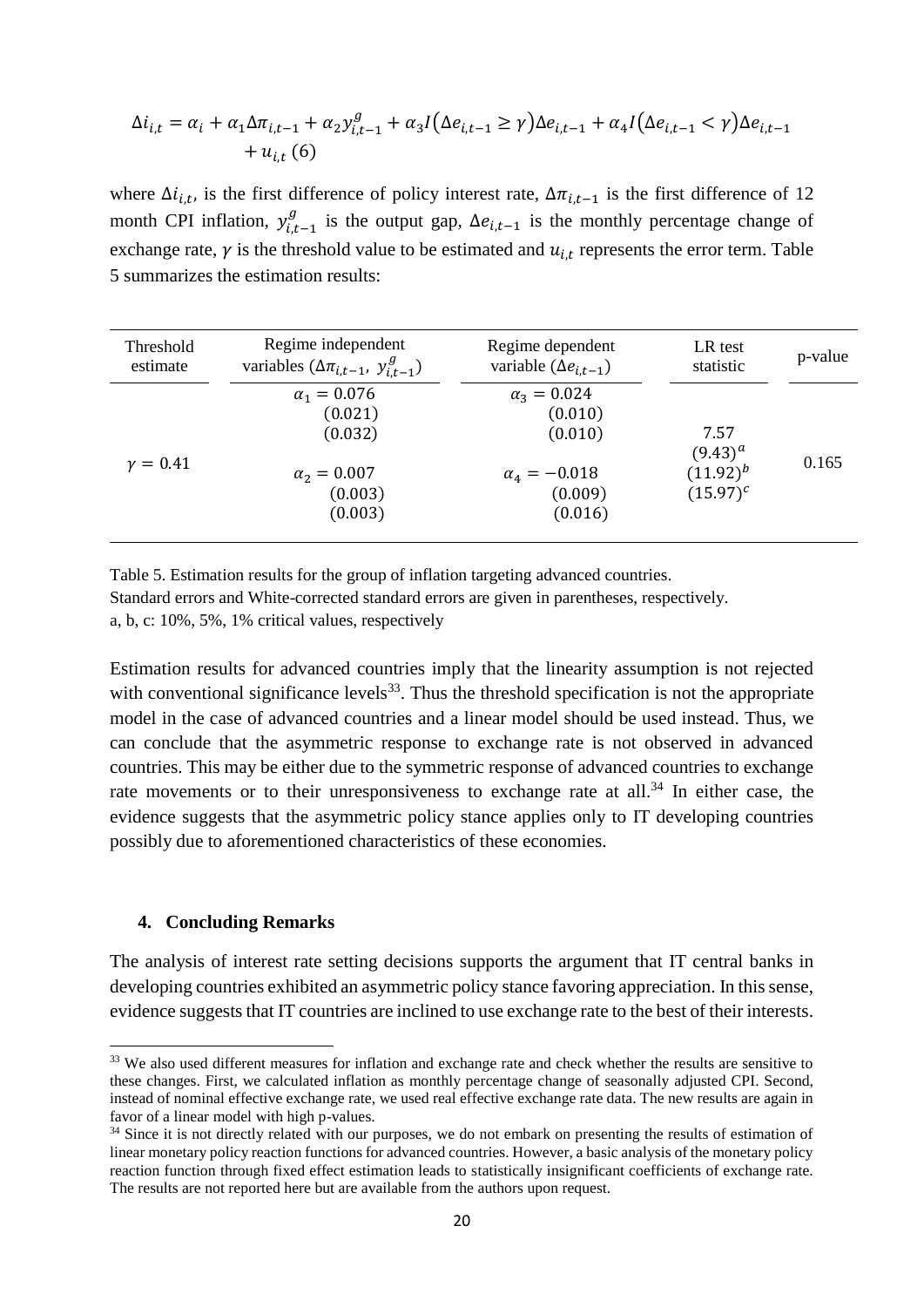This practice is in stark contrast with the main tenets of IT and also with official declarations of central banks. Officially, most IT central banks have floating exchange rate regimes. In this vein, our findings suggest that there is a substantial difference between policy implementation and what theory suggests. The way IT central banks in developing countries reach their announced targets may be substantially different than what they claim they are doing. Thus, we can conclude that toleration of currency appreciation appears to be a characteristic feature and an essential component of IT regimes in developing countries, an important issue, apart from the small literature cited above, largely neglected thus far in the literature.

Until disrupted by the global crisis, there existed a steady appreciation trend in many IT developing countries. This was mainly the result of ever increasing capital inflows. Asymmetric policy stance required overlooking this trend. In turn, large risks accumulated in these countries in form of excessive credit growth, overly appreciated currency and increasing current account deficit. In this vein, Kaminsky et al. (1998) find the level of real exchange rate as an important indicator of currency crises. Similarly, Frenkel and Taylor (2009) emphasize that overappreciation may create dangers by destabilizing capital flows. Kumhof (2000), on the other hand, asserts that the endogenous policy response of central bank in the IT regime summarized in footnote 7 may lead to excessive deficits in current account which in turn may trigger the collapse of the currency.

Developing countries largely neglected these dangers when inflows were steady. However, the eruption of the global crisis put an end to the passive stance with respect to inflows, paving the way for a more complex monetary policy framework to deal with undesired consequences of financial flows in the new era. In the new period, macro-prudential measures gained importance by which central banks adopted a more careful approach about detrimental impacts of capital flows on their countries. Accordingly, ensuring financial stability emerged as an additional policy objective along with price stability, a development which is also sometimes referred to as the emergence of "enhanced IT". Thus, it is possible that increasing concerns over financial stability (possibly surpassing concerns over inflation even in the existence of IT) discarded the asymmetric policy stance in the new era. However, some still argue that IT is still the unique option as a monetary policy regime<sup>35</sup> and central banks should return to the original IT framework. Our study raises concerns over the associated dangers of such a return for developing countries. We call for a more careful approach for implementation of monetary policy by evaluating the costs of the previous form of IT.

In this paper, we focused on interest rate decisions of central banks. This seems indispensable given that short term interest rate is the main policy tool of central banks under IT regimes. However, policy rate is not the sole instrument central banks have at their disposal for responding to exchange rate movements. They can also intervene in the foreign exchange market in order to affect the level of exchange rate. Although they officially announce that their motivations behind intervention are related with hindering excessive fluctuations in the exchange rate, our findings suggest that their interventions in foreign exchange market may be

**<sup>.</sup>** <sup>35</sup> See, for instance, a recent book to which some prominent proponents of IT contribute: Reichlind and Baldwin (2013).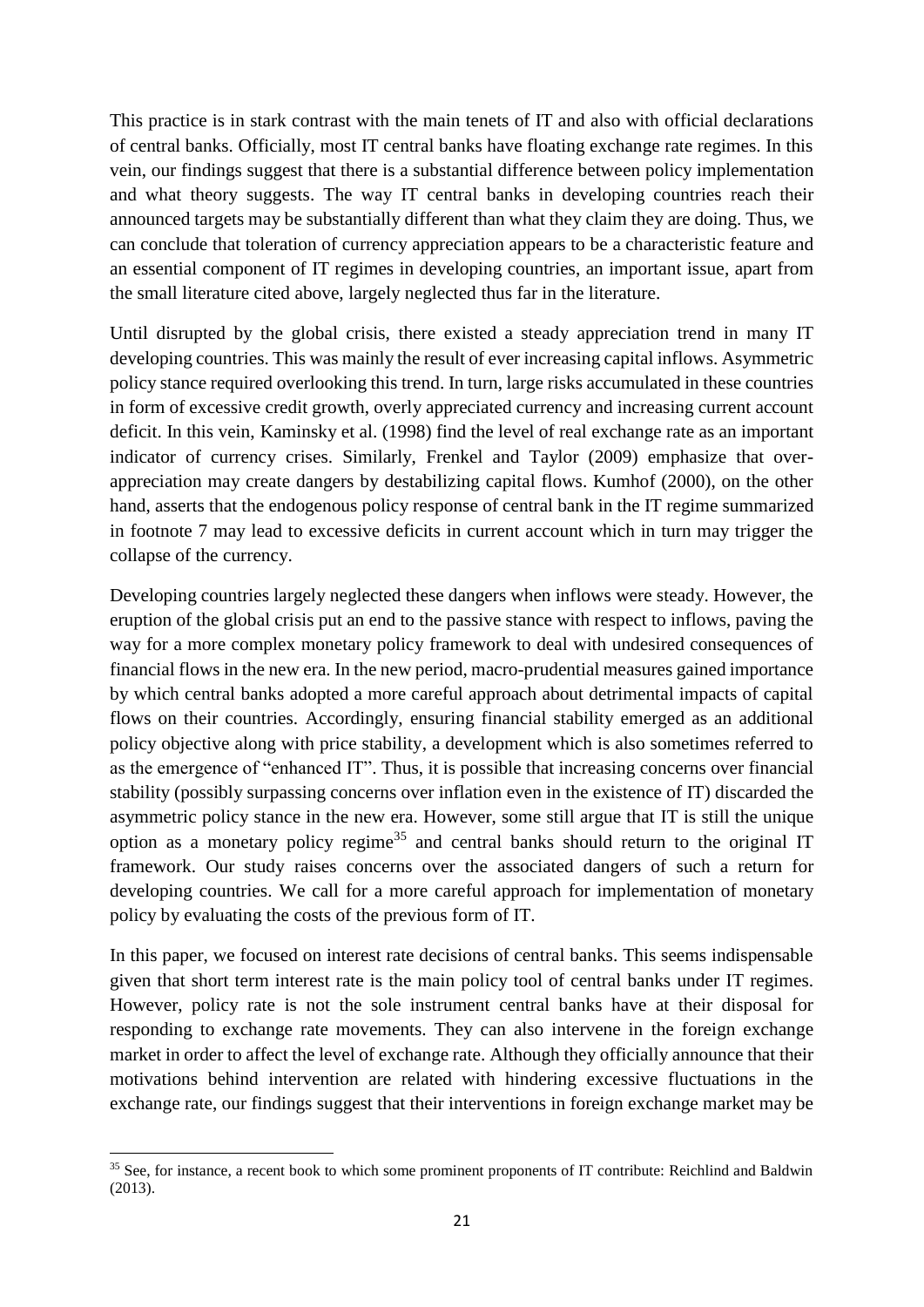asymmetric as well. Such an analysis is beyond the scope of this paper but is a potential area for further research.

Another limitation of this study is that our analysis focuses on the period until the eruption of the global economic crisis. It would be interesting to compare the responses to exchange rate movements during the pre-crisis and post-crisis periods. The heavy emphasis on financial stability in the post-crisis period might have undermined the asymmetric policy stance. Another potential research area is to analyze the case of non-IT developing countries. Due to the prevalence of fixed/heavily managed exchange rate regimes in these countries, an econometric analysis focusing on the interest rate policies of the central banks in these countries would not be a useful exercise. Therefore, one should utilize different methods in order to compare responses of IT and non-IT countries to exchange rate movements.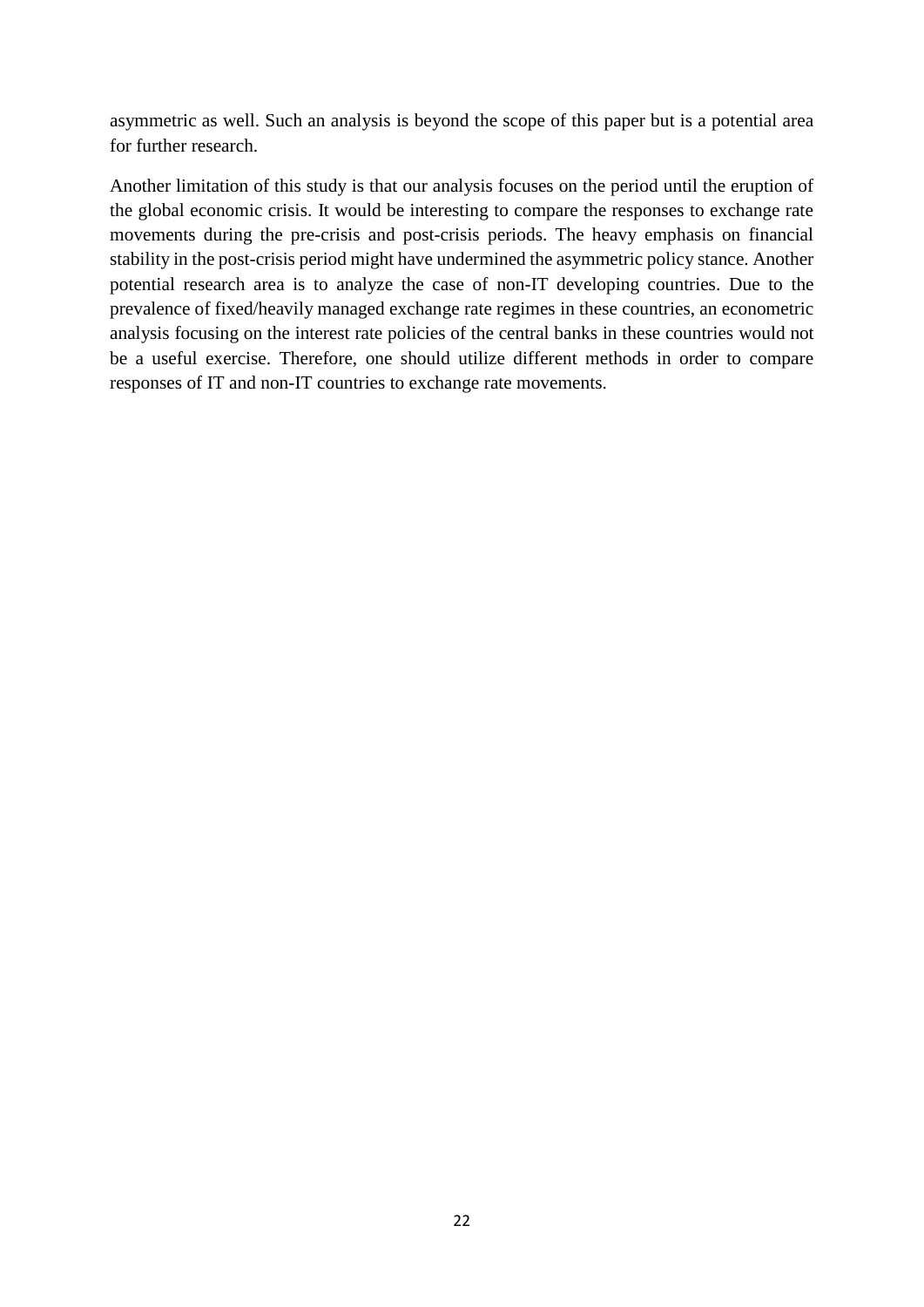# **Appendix**

|                                   | Test statistic./p-value       |                  |               |               |                      |              |                  |
|-----------------------------------|-------------------------------|------------------|---------------|---------------|----------------------|--------------|------------------|
|                                   | Test method                   | $\Delta e_{i,t}$ | $y_{i,t}^g$   | $\pi^g_{i,t}$ | $\Delta \pi^g_{i,t}$ | $i_{i,t}$    | $\Delta i_{i,t}$ |
|                                   | Levin, Lin and<br>Chu         | $-19.69/0.00$    | $-3.85/0.00$  | $-034/0.37$   | $-17.98/0.00$        | $-1.54/0.06$ | $-13.73/0.00$    |
| Individual<br>intercept           | Im, Pesaran and<br>Shin       | $-18.79/0.00$    | $-15.60/0.00$ | $-1.58/0.06$  | $-16.96/0.00$        | $-0.83/0.20$ | $-14.96/0.00$    |
|                                   | $ADF - Fischer$<br>Chi Square | 314.59/0.00      | 200.07/0.00   | 45.77/0.00    | 286.76/0.00          | 35.99/0.06   | 235.21/0.00      |
|                                   | Levin, Lin and<br>Chu         | $-22.89/0.00$    | $-2.82/0.00$  | $-1.72/0.04$  | $-18.38/0.00$        | $-2.65/0.00$ | $-16.51/0.00$    |
|                                   | <b>Breitung</b>               | $-7.54/0.00$     | $-1.75/0.04$  | $-1.30/0.10$  | $-11.66/0.00$        | 2.20/0.99    | $-9.03/0.00$     |
| Individual intercept and<br>trend | Im, Pesaran and<br>Shin       | $-20.32/0.00$    | $-13.64/0.00$ | $-1.33/0.09$  | $-16.26/0.00$        | $-0.69/0.25$ | $-15.85/0.00$    |
|                                   | $ADF - Fischer$<br>Chi Square | 323.97/0.00      | 178.39/0.00   | 38.32/0.03    | 241.20/0.00          | 34.56/0.08   | 232.74/0.00      |

Table A.1. Panel unit root test results for developing countries

Null hypothesis for Levin, Lin and Chu test & Breitung test: Common unit root process. Null hypothesis for Im, Pesaran and Shin test & ADF-Fischer Chi Square test: Individual unit root process.

|                                   | Test statistic/p-value        |                  |              |              |                   |              |                  |  |
|-----------------------------------|-------------------------------|------------------|--------------|--------------|-------------------|--------------|------------------|--|
|                                   | Test method                   | $\Delta e_{i,t}$ | $y_{i,t}^g$  | $\pi_{i,t}$  | $\Delta\pi_{i,t}$ | $i_{i,t}$    | $\Delta i_{i,t}$ |  |
|                                   | Levin, Lin and<br>Chu         | $-15.61/0.00$    | 3.58/0.99    | 5.49/1.00    | $-1.82/0.03$      | 0.19/0.58    | $-10.32/0.00$    |  |
| Individual<br>intercept           | Im, Pesaran and<br>Shin       | $-14.94/0.00$    | $-8.93/0.00$ | 1.32/0.90    | $-11.50/0.00$     | 1.85/0.97    | $-11.63/0.00$    |  |
|                                   | $ADF - Fischer$<br>Chi Square | 192.28/0.00      | 110.24/0.00  | 13.23/0.51   | 145.79/0.00       | 6.39/0.96    | 139.29/0.00      |  |
|                                   | Levin, Lin and<br>Chu         | $-16.21/0.00$    | 5.08/1.00    | 4.95/1.00    | $-0.55/0.29$      | $-0.65/0.26$ | $-13.15/0.00$    |  |
|                                   | <b>Breitung</b>               | $-4.88/0.00$     | $-1.26/0.10$ | $-0.51/0.31$ | $-3.84/0.00$      | 3.94/1.00    | $-2.45/0.01$     |  |
| Individual intercept and<br>trend | Im, Pesaran and<br>Shin       | $-14.62/0.00$    | $-7.47/0.00$ | 0.26/0.60    | $-10.57/0.00$     | $-0.16/0.44$ | $-13.22/0.00$    |  |
|                                   | $ADF - Fischer$<br>Chi Square | 177.74/0.00      | 88.86/0.00   | 15.55/0.34   | 126.40/0.00       | 22.33/0.07   | 153.35/0.00      |  |

Table A.2. Panel unit root test results for advanced countries

Null hypothesis for Levin, Lin and Chu test & Breitung test: Common unit root process.

Null hypothesis for Im, Pesaran and Shin test & ADF-Fischer Chi Square test: Individual unit root process.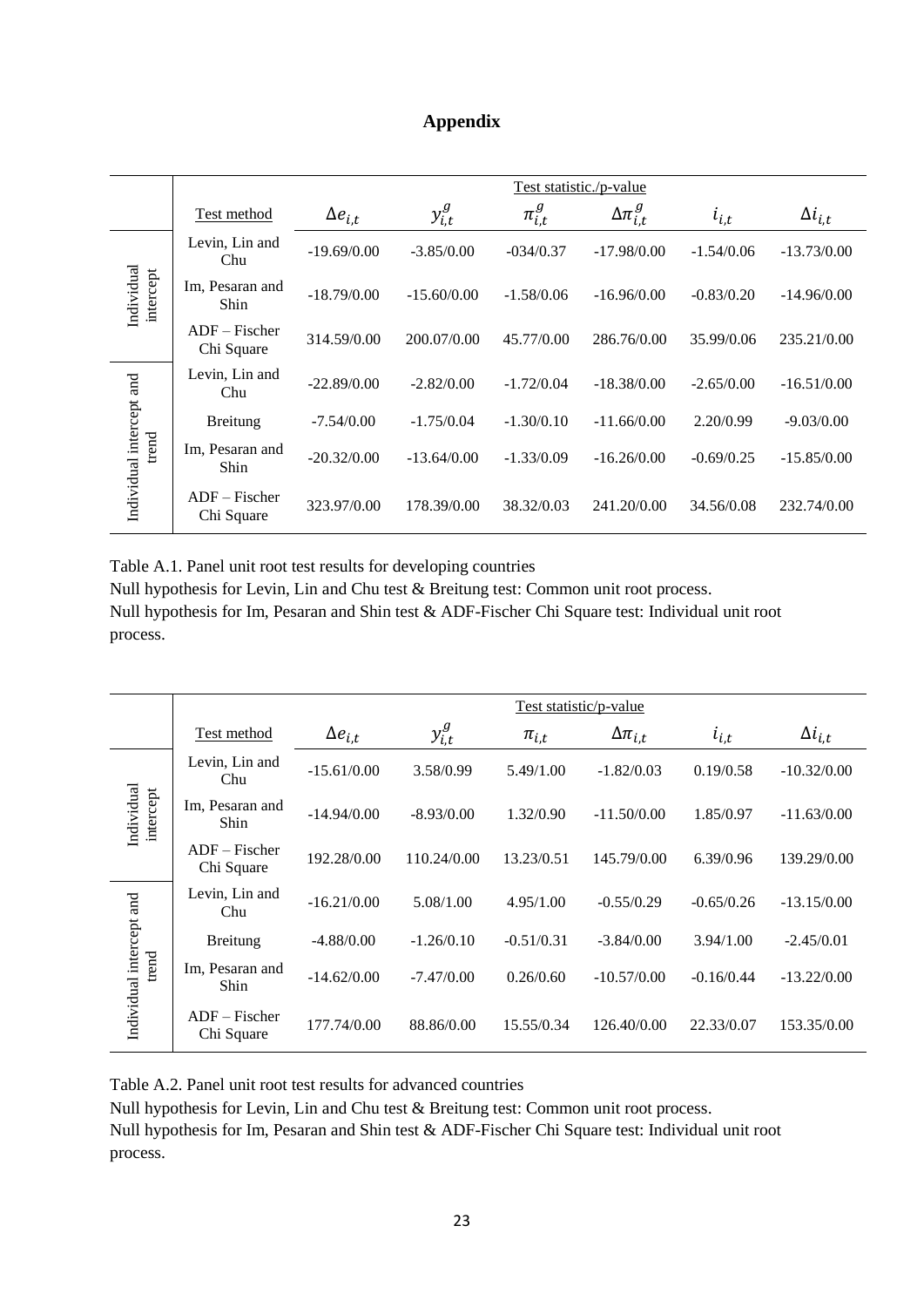# **Calculation of Monthly Inflation Targets**

The method to calculate inflation target of a central bank at a given month is as follows: Consider we are at the beginning of year t. Then, monthly inflation targets  $(\pi_{t,i}^*)$  for this year are defined as:

$$
\pi_{t,i}^* = \pi_{t,i-1}^* - (\pi_{t-1} - \pi_t^*)/12
$$

with

$$
\pi_{t,1}^* = \pi_{t-1} - (\pi_{t-1} - \pi_t^*)/12
$$

where  $i = 2,3,...,12$  stands for the months of year t;  $\pi_{t-1}$  represents realized inflation at year  $t-1$ ; and  $\pi_t^*$  gives the inflation target of the central bank for the year t. Source: Benlialper and Cömert (2016b)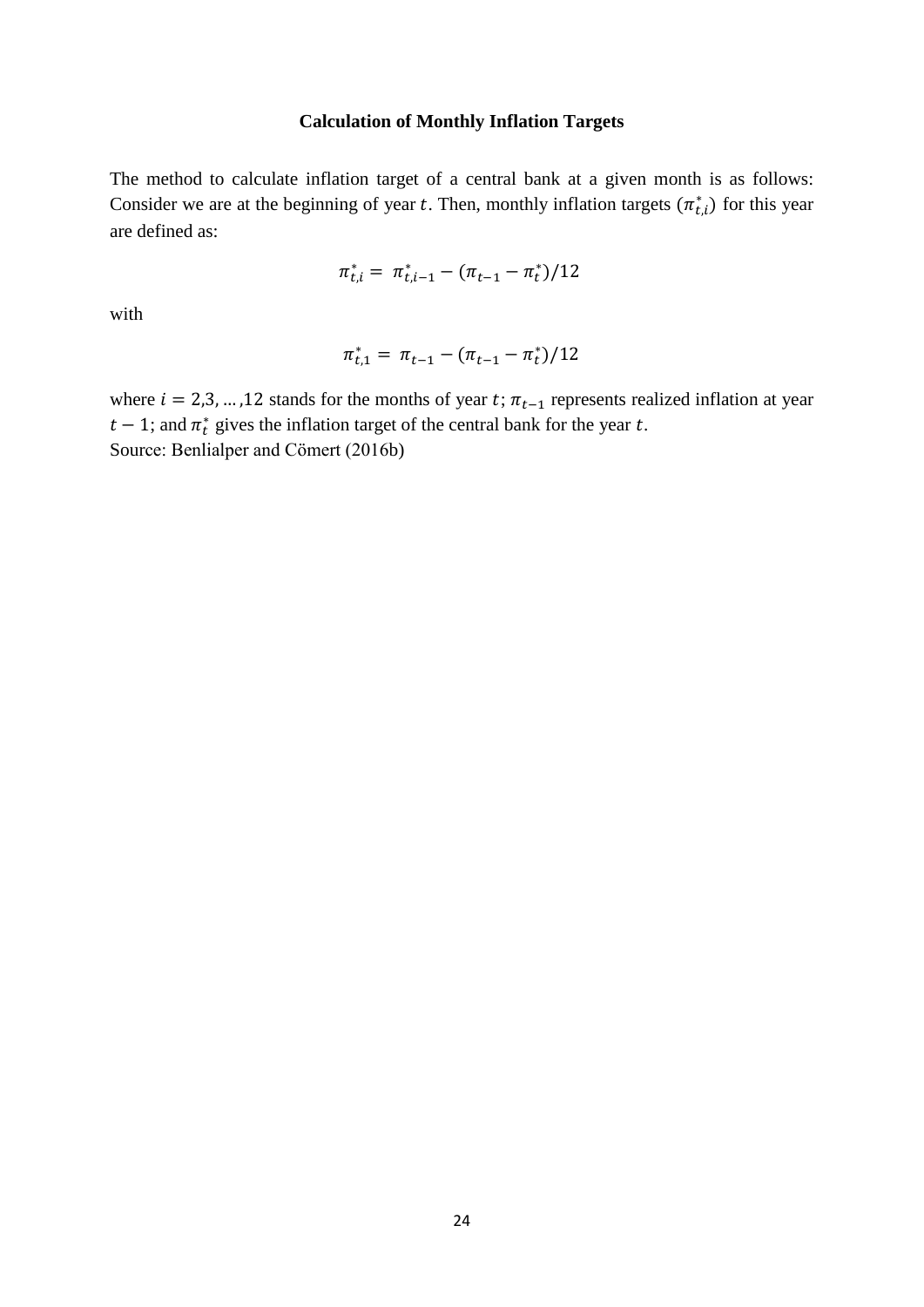# **References**

Aizenman, J., Hutchinson, M. and Noy, I. 2011. Inflation targeting and real exchange rates in emerging markets, *World Development,* Vol. 39, no. 5, 712-724.

Anwar, S. and Islam, I. 2011. Should Developing Countries Target Low, Single Digit Inflation to Promote Growth and Employment?, International Labor Office Employment Working Paper, no. 87.

Ball, L. 1999. Policy Rules for Open Economies, in Taylor, J. B. (ed.) *Monetary policy rules.* Chicago: University of Chicago Press, 1999, pp. 127-44.

Ball, L. 2000. Policy rules and external shocks. National Bureau of Economic Research Working Paper*,* 7910.

Barbosa-Filho, N. 2008. Inflation targeting in Brazil: 1999-2006. *International Review of Applied Economics* vol. 22, no. 2, 187-200.

Bec, F., Salem, M. B. and Collard, F. 2002. Asymmetries in Monetary Policy Reaction Function: Evidence for U.S. French and German Central Banks, *Studies in Nonlinear Dynamics & Econometrics*, vol. 6, no. 2, 1-22.

Benlialper, A. and Cömert, H. 2016a. Central Banking in Developing Countries after Crisis, What Has Changed?, in *Global South After the Crisis*, eds (Cömert, H. and McKenzie, R.), Edward Elgar Publishing, Northampton, US, forthcoming in 2016.

Benlialper, A. and Cömert, H. 2016b. Implicit Asymmetric Exchange Rate Peg under Inflation Targeting Regimes: The Case of Turkey, *Cambridge Journal of Economics*, vol. 40, 1553-1580.

Bernanke, B. S., Laubach, T., Mishkin, F. S. and Posen, A. S. 1999. *Inflation Targeting: Lessons from the International Experience,* Princeton, Princeton University Press.

Bristow, A. 2012. The Role of the Exchange Rate in Monetary Policy Rule - A Critical Evaluation, *The New Zealand Review of Economics and Finance*, vol. 2, 26-36.

Bunzel, H. And Enders, W. 2010. The Taylor Rule and "Opportunistic" Monetary Policy, *Journal of Money, Credit and Banking*, vol. 42, no. 5, 931-949.

Castro, V. 2011. Can central banks' monetary policy be described by a linear (augmented) Taylor rule or by a nonlinear rule? *Journal of Financial Stability*, vol. 7, 228-246.

Clarida, R., Gali, J., and Gertler, M. 2000. Monetary policy rules and macroeconomic stability: evidence and some theory, *The Quarterly Journal of Economics*, vol. 115, no. 1, 147-180.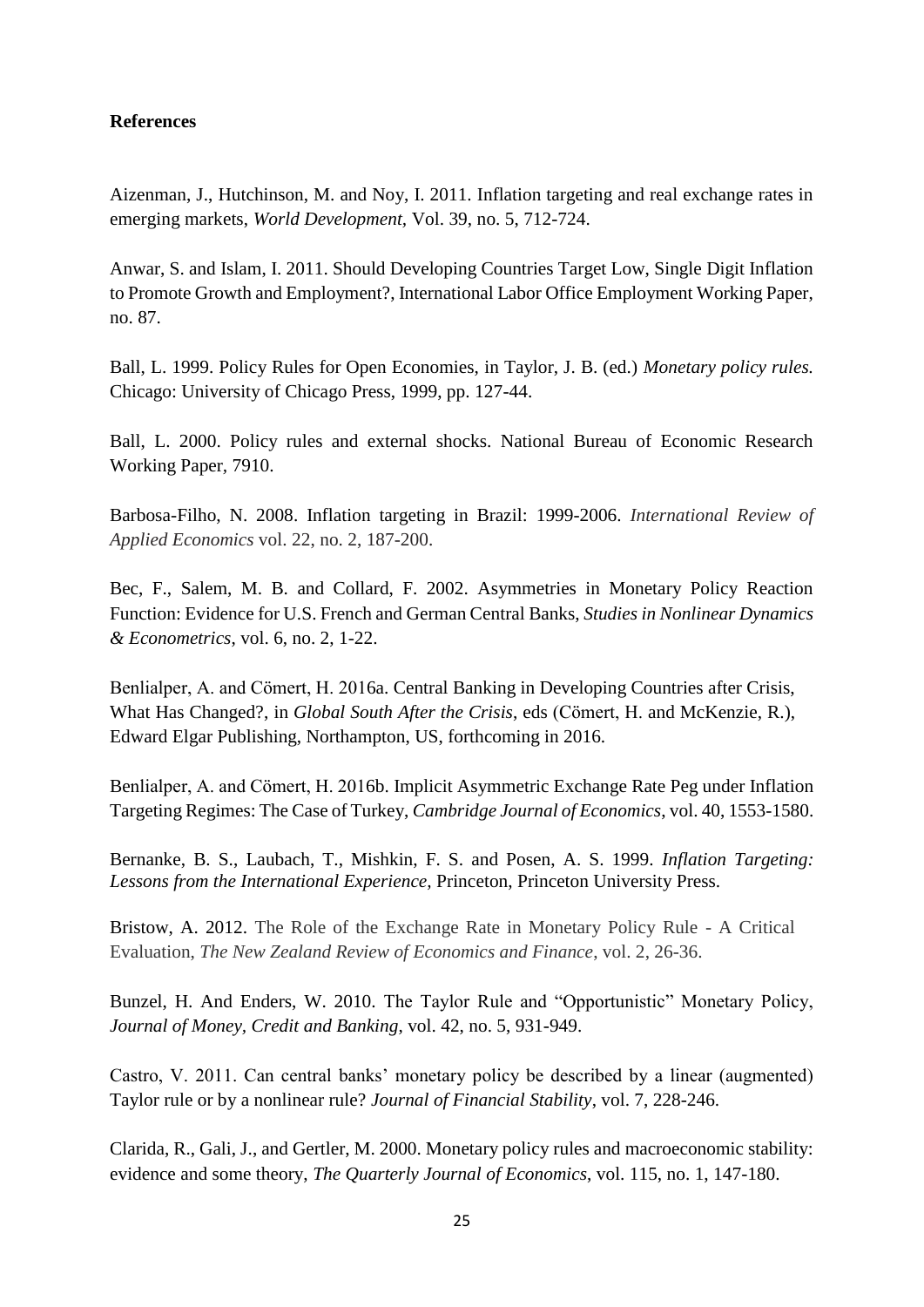Cukierman, A. and Muscatelli, A. 2008. Nonlinear Taylor Rules and Asymmetric Preferences in Central Banking: Evidence from the United Kingdom and the United States, *The B. E. Journal of Macroeconomics*, vol. 8, no. 1, article 7.

Delatte, A-L and Lopez-Villavicencio, A. 2012. Asymmetric exchange rate pass-through: evidence from major countries, *Journal of Macroeconomics*, vol. 34, no. 3, 833-844.

Dolado, J. J., Maria-Dolores, R. and Naveira, M. 2005. Are monetary-policy reaction functions asymmetric?: The role of nonlinearity in the Phillips curve, *European Economic Review*, vol. 49, 485-503.

Edwards, S. 2006. The relationship between exchange rates and inflation targeting revisited, National Bureau of Economic Research Working Paper, 12163.

Filardo, A., Ma, G. and Mihaljek, D. 2011. Exchange rates and monetary policy frameworks in EMEs, Bank for International Settlements Papers, no. 57, 37-63.

Filosa, R. 2001. Monetary policy rules in some mature emerging economies, Bank for International Settlements Papers, no. 8, 39-68.

Frenkel, R. and Taylor, L. 2009. Real Exchange Rate, Monetary Policy and Employment: Economic Development in a Garden of Forking Paths, in Epstein, G. A. and Yeldan, E. (eds), *Beyond Inflation Targeting*, Chapter 2.

Galindo, M. and Ros, J. 2008. Alternatives to Inflation Targeting in Mexico, *International Review of Applied Economics* vol. 22, no. 2, 201–214

Gerlach, S. 2000. Asymmetric policy reactions and inflation, unpublished manuscript, Bank for International Settlements.

Hahm J-H., Mishkin, F. S., Shin, H. S. and Shin, K. 2011. Macroprudential Policies in Open Emerging Economies. *Proceedings*, Federal Reserve Bank of San Francisco, issue Nov, 63- 114.

Hammermann, F. 2005. Do exchange rates matter in inflation targeting regimes? Evidence from a VAR analysis for Poland and Chile. in Langhammer, R. J. and de Souza L. V. (eds), *Monetary policy and macroeconomic stabilization in Latin America,* 115-148

Hansen, B. E. 1999. Threshold effects in non-dynamic panels: Estimation, testing and inference, *Journal of Econometrics*, vol. 93, 345-368.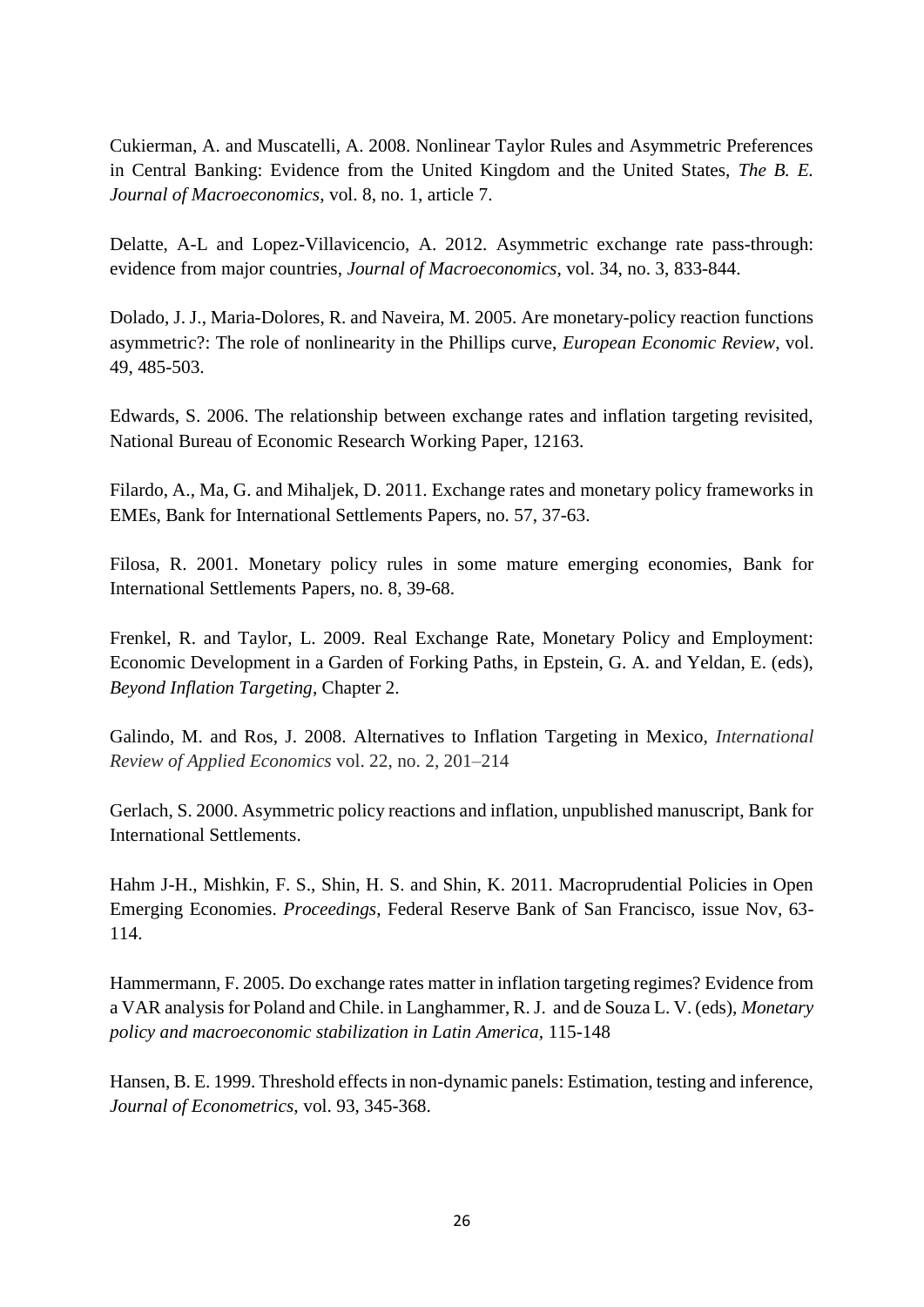Ho, C. and McCauley, R. N. 2003. Living with flexible exchange rates: issues and recent experience in inflation targeting emerging market economies, BIS Working Papers, no. 130

Kaminsky, G., Lizondo, S. and Reinhart, C. M. 1998. Leading Indicators of Currency Crises, International Monetary Fund Staff Papers, 1-48.

Kumhof, M. 2000. Inflation targeting under imperfect credibility, unpublished manuscript, Department of Economics, Stanford University.

Leiderman, L., Maino, R. and Parrado, E. 2006. Inflation Targeting in Dollarized Economies, International Monetary Fund, Working Paper 06/157.

Levy-Yevati, E. and Sturzenegger, F. and Gluzmann, P. A. 2013. Fear of Appreciation. *Journal of Development Economics*, vol. 101, 233-247.

Libanio, G. 2010. A note on inflation targeting and economic growth in Brazil. *Brazilian Journal of Political Economy*, vol. 30, no. 1 (117), pp. 73-88.

Lim, J. 2006. Philippine Monetary Policy: A Critical Assessment and Search for Alternatives, Political Economy Research Institute Working Paper.

Martin, C. and Milas, C. 2004. Modelling Monetary Policy: Inflation Targeting in Practice, *Economica*, vol. 71, 209-221.

Mishkin, F. S. 2004. Can inflation targeting work in emerging markets?, National Bureau of Economic Research Working Paper, no. 10646.

Mishra, P. and Montiel, P. 2012. How Effective Is Monetary Transmission in Low-Income Countries? A Survey of the Empirical Evidence, *Economic Systems*, vol. 37, no. 2, 187-216.

Mishra, P., Montiel, J. P. and Spilimbergo, A. 2010. Monetary Transmission in Low Income Countries, International Monetary Fund, Working Paper 10/223.

Mohanty, M. S. and Klau, M. 2001. What determines inflation in emerging market economies?, Bank for International Settlements Papers, no 8.

Mohanty, M. S. and Klau, M. 2004. Monetary policy rules in emerging market economies: Issues and evidence, Bank for International Settlements Working Paper, no. 149.

Monetary Authority of Singapore 2001. Singapore's Exchange Rate Policy, Retrieved September 20, 2015, from

<http://www.mas.gov.sg/~/media/manual%20migration/Monographs/exchangePolicy.pdf>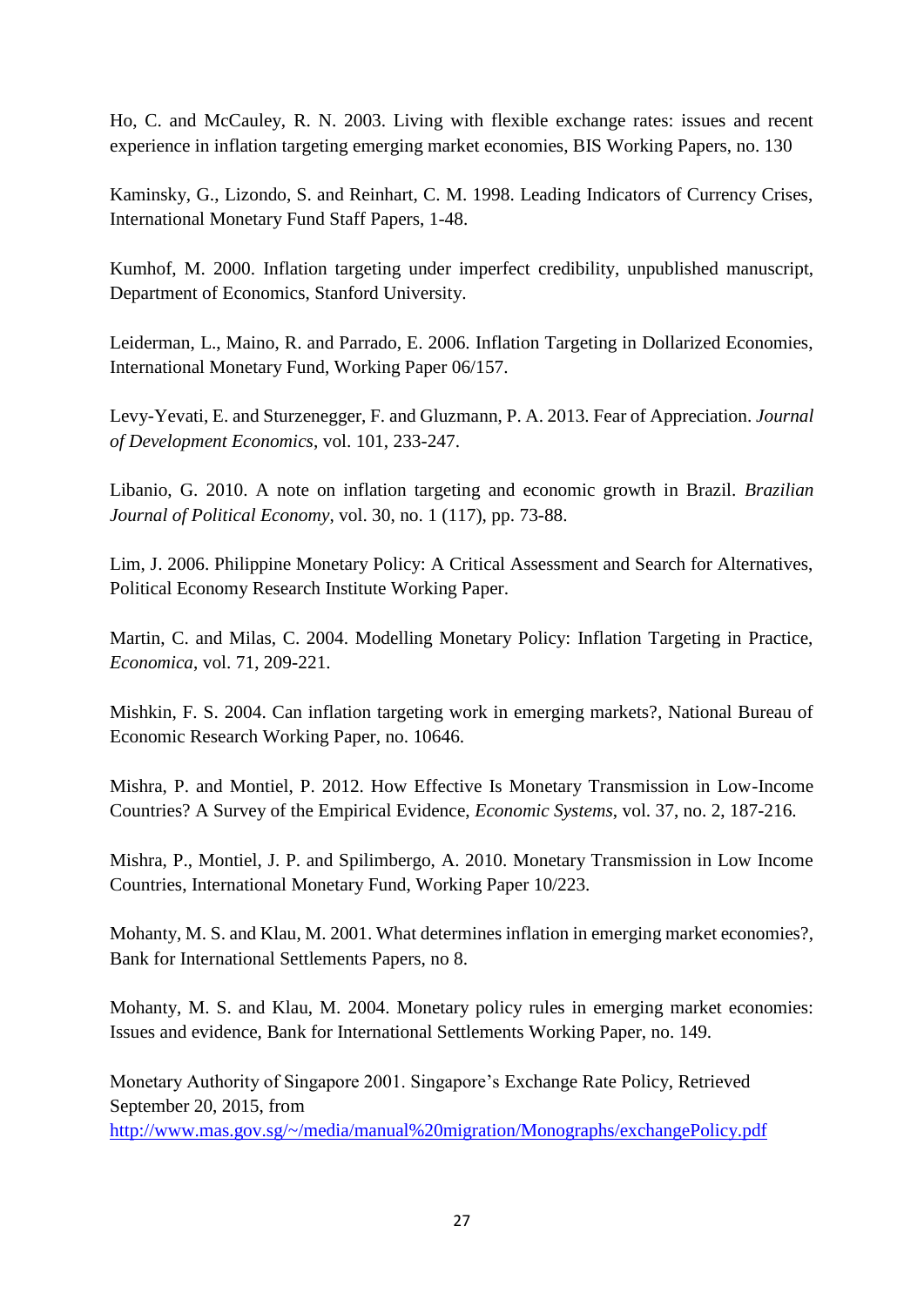Montoro, C. and Moreno, R. 2011. The use of reserve requirements as a policy instrument in Latin America. *BIS Quarterly Review*, March 2011, 53-65.

Moreno, R. 2011. Policymaking from a "Macroprudential" Perspective in Emerging Market Economies, Bank for International Settlements, Working Paper, no. 336.

Pontines, V. and Siregar, R. Y. 2012. Exchange Rate Asymmetry and Flexible Exchange Rates under Inflation Targeting Regimes: Evidence from Four East and Southeast Asian Countries, *Review of International Economics*, vol. 20, no. 5, 893-908.

Rajan, R. S. 2012. Management of exchange rate regimes in emerging Asia, *Review of Development Finance*, vol. 2, no. 2, 53-68.

Reichlin L. and Baldwin, R. (eds.). 2013. *Is Inflation Targeting Dead? Central Banking After Crisis.* Centre for Economic Policy Research.

Roger, S., and Stone, M. 2005. On Target? The International Experience with Achieving Inflation Targets, International Monetary Fund, Working Paper 05/163.

Stiglitz, J. E. 2008. The Failure of Inflation Targeting, Retrieved September 20, 2015, from [http://www.project-syndicate.org/print\\_commentary/stiglitz99/](http://www.project-syndicate.org/print_commentary/stiglitz99/)

Surico, P. 2003. Asymmetric reaction functions for the Euro area, *Oxford Review of Economic Policy*, vol. 19, no. 1, 44-57.

Svensson, L. 1999. Inflation Targeting as a Monetary Policy Rule, *Journal of Monetary Economics,* vol. 43, 607-654.

Svensson, L. 2000. Open-economy inflation targeting, *Journal of International Economics*, vol. 50, 155-183.

Sznajderska, A. 2014. Asymmetric effects in the Polish monetary policy rule, *Economic Modelling*, vol. 36, 547-556.

Taylor, J. B. 1993. Discretion versus policy rules in practice. *Carnegie-Rochester Conference Series on Public Policy*, 39, 195–214.

Taylor, J. B. 2001. The Role of the Exchange Rate in Monetary-Policy Rules, *American Economic Review,* vol. 91, no.2, 263-267.

Terrier, G., Valdes, R., Tovar, C. E., Chan-Lau, J., Fernandez-Valdovinos, C., Garcia-Escribano, M., Medeiros, C., Tang, M-K., Martin, M. V. and Walker, C. 2011. Policy Instruments to Lean Against the Wind in Latin America. International Monetary Fund Working Paper 11/159.